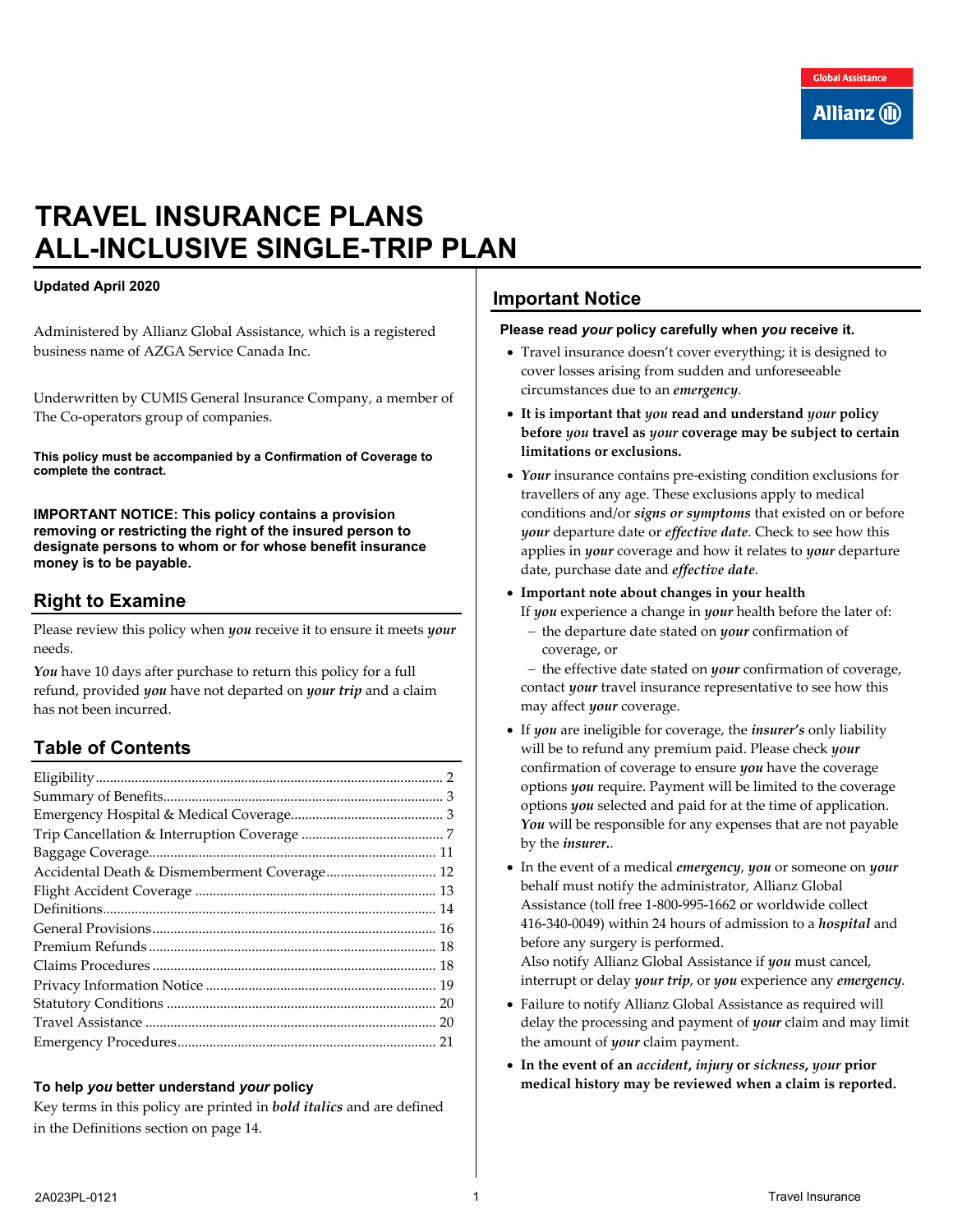# **What am I covered for?**

To find out what *your* coverage is, please refer to *your* confirmation of coverage and read the section titled Covered Benefits.

#### **What is not covered?**

Travel insurance does not cover everything. *Your* policy has exclusions, conditions and limitations. *You* should read *your* policy carefully when *you* receive it, so that *you* are aware of, and understand, the limits of *your* coverage.

#### **Are the costs of my trip arrangements covered?**

The costs of *your* travel arrangements are covered when *you* purchase Trip Cancellation & Interruption Coverage. Details of *your* coverage are shown in *your* confirmation of coverage.

The benefits payable under this policy are limited to pre-paid travel costs that are non-refundable and/or non-transferable, to a maximum of the sum insured as indicated on *your* confirmation of coverage. *You* may ask *your travel supplier* or agent for details about *your* nonrefundable travel costs.

The non-refundable amount will be assessed on the date the Covered Reason (reason for cancellation) occurred, regardless of the date *you* actually cancelled *your trip* with *your* travel insurance representative.

#### **How do I make a claim?**

Notify Allianz Global Assistance as soon as possible in the event of an *emergency*.

Where possible, Allianz Global Assistance will arrange to pay the provider directly for approved eligible Emergency Hospital & Medical expenses.

To submit a claim under this policy, *you* will need to send a completed claim form (with all original bills and receipts from commercial organizations attached) to Allianz Global Assistance. Please take care in filling out the form, as any missing information may cause delay. See Claims Procedures on page [18](#page-17-1) for details.

# **What if my travel plans change?**

If *your* travel plans change, this may affect *your* travel insurance policy. Please call *your* travel insurance representative or Allianz Global Assistance to make any changes to *your* insurance.

#### **I want to stay longer. Can I extend my coverage?**

Yes, *you* can, subject to policy terms and conditions. Just call *your* travel insurance representative or Allianz Global Assistance (during business hours) before coverage under *your* current policy expires.

See Extending Your Trip on pag[e 17](#page-16-0) for details.

# **Travel Assistance**

Allianz Global Assistance will use its best efforts to provide assistance for a medical *emergency* arising anywhere in the world. However, Allianz Global Assistance, the *insurer*, and their agents will not be responsible for the availability, quantity, quality, or results of any medical *treatment* received, or for the failure of any person to provide or obtain medical services.

# **Extended Absence from Canada**

The provincial and territorial government health insurance plans limit the time a person can be out of Canada and still remain eligible for coverage. Check *your* province or territory's health insurance plan for details.

# <span id="page-1-0"></span>**Eligibility**

# **To be eligible for an All-inclusive Single-trip Plan** *you* **must:**

- a) be a *Canadian resident*; and
- b) i. be at least 15 days old and no more than 59 years old; or
	- ii. be at least 60 years old but no more than 74 years old and travelling for no more than 60 days; or
	- iii. be at least 75 years old and travelling for no more than 60 days and have correctly completed the medical questionnaire; and
- c) be insured for benefits under a Canadian government health insurance plan during the entire *policy period*.

In addition to the preceding requirements, if *you* are 75 years old or over, *you* must:

- a) not have received *treatment* for any cancer in the last 3 months (this does not include *treatment* for basal cell or squamous cell skin cancer, or breast cancer treated only with hormone therapy); or
- b) not have a diagnosed unrepaired aneurysm of 4 centimeters or greater, measured in either length or diameter; or
- c) not require assistance with any of the following as a result of a medical condition or state of health:
	- eating, or
	- bathing, or
	- using the toilet, or
	- changing positions (including getting in and out of a bed or chair), or
	- dressing.

# **Waiting Period**

If *you* purchase *your* policy after *you* have exited *your* province or territory of residence or after the *expiry date* of an existing policy, any *sickness* that manifests itself during the first 48 hours after the *effective date* is not covered even if related expenses are incurred after the 48-hour waiting period.

# **Insuring Agreement**

In consideration of the application for insurance and payment of the appropriate premium, and subject to the terms, conditions, limitations, exclusions and other provisions of this policy, the *insurer* will pay the *reasonable and customary* costs for eligible expenses incurred during the *policy period*, up to the amounts specified in this policy, in excess of any *deductible* and the amount allowed and/or paid for by any other insurance plan(s).

Payment is limited to the amounts specified under each coverage option. Some benefits are subject to advance approval by Allianz Global Assistance.

You will be responsible for any expenses that are not payable by the *insurer.*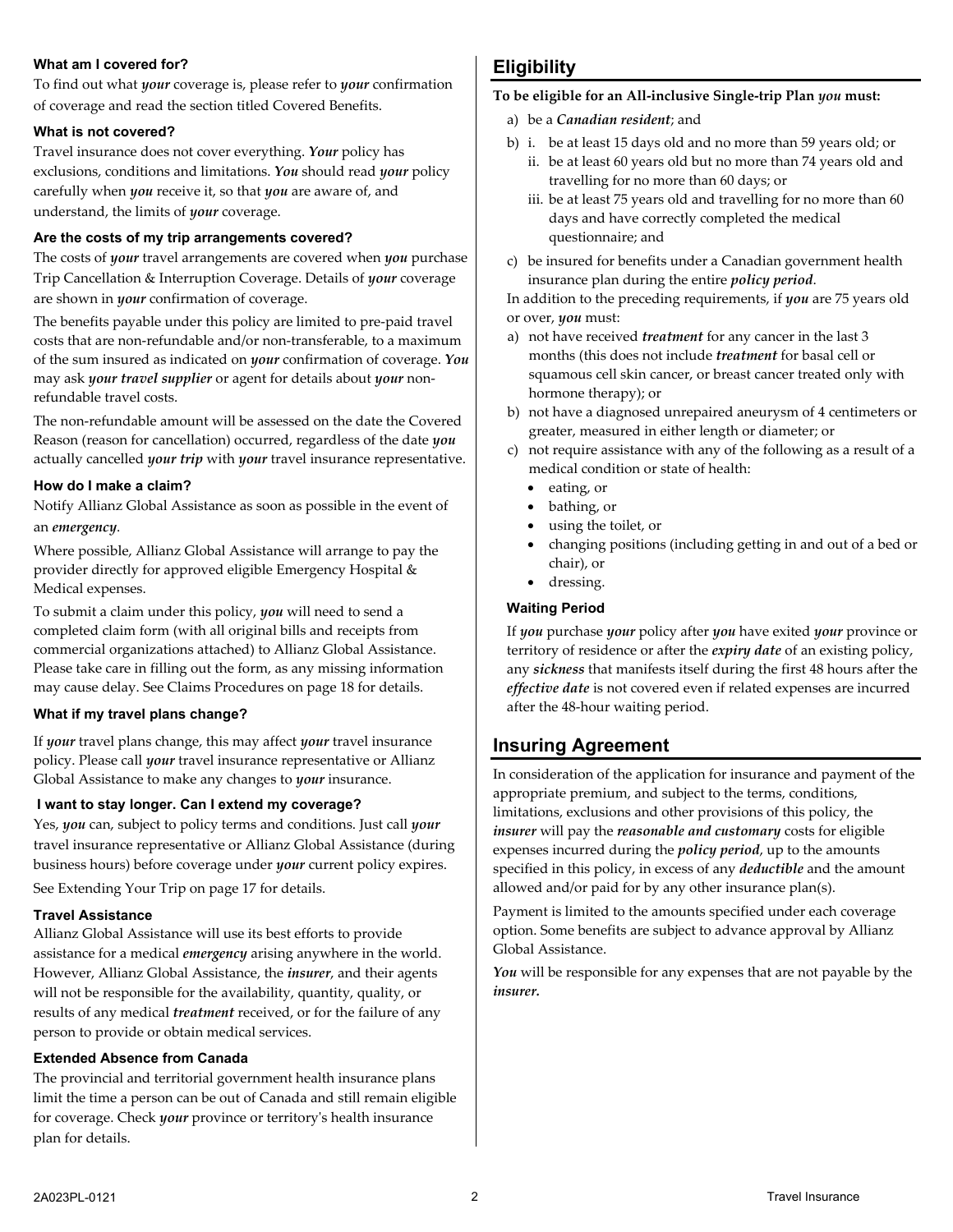# <span id="page-2-0"></span>**Summary of Benefits**

# **Limits**

| LIMIIS                                                                                        |
|-----------------------------------------------------------------------------------------------|
| All-inclusive Single-trip Plan                                                                |
| Includes:                                                                                     |
| Emergency Hospital & Medical Coverage\$10 million<br>Refer to page 3 for details of coverage. |
| Trip Cancellation & Interruption Coverage                                                     |
|                                                                                               |
| After Departure - Transportation  unlimited                                                   |
| After Departure - Other eligible expenses sum insured                                         |
| Refer to page 7 for details of coverage.                                                      |
|                                                                                               |
| Refer to page 11 for details of coverage.                                                     |
| Accidental Death & Dismemberment Coverage\$50,000                                             |
| Refer to page 12 for details of coverage.                                                     |
|                                                                                               |
| Refer to page 13 for details of coverage.                                                     |
|                                                                                               |

# <span id="page-2-1"></span>**Emergency Hospital & Medical Coverage**

# **Start of Coverage**

Coverage starts on the *effective date*.

#### **End of Coverage**

Coverage ends on the *expiry date*.

# **Automatic Extension of Coverage**

a) **Delay of Conveyance.** Coverage will be automatically extended for up to 72 hours in the event of a delay, due to circumstances beyond *your* control, of the conveyance in which *you* are riding or are scheduled to ride as a passenger. The delay must occur prior to the coverage *expiry date* and the conveyance must be due to arrive prior to the coverage *expiry date*.

**Conveyance** means a vehicle, airline, bus, train, or government-operated ferry system.

- b) **Medically unfit to travel.** Coverage will be automatically extended for up to 5 days if medical evidence supports that *you* or *your travelling companion* are medically unfit to travel due to a covered *sickness* or *injury* on or before the coverage *expiry date*. Any fees associated with changes to *your* travel plans are *your* responsibility.
- c) **Hospitalization.** Coverage will be automatically extended during the period of *hospital* confinement, plus 5 days after release to travel home, if *you* or *your travelling companion* are hospitalized at the end of *your trip* as a result of a covered *injury* or *sickness*. This coverage will be extended to *your travelling companion(s)* remaining with *you* when reasonable and necessary, under their respective policy.

Additional premium will not be required for any automatic extension of coverage.

#### **DESCRIPTION OF COVERAGE**

1. Subject to the policy terms and conditions, the *insurer* agrees to pay up to \$10 million for *reasonable and customary* costs *you* incur unexpectedly during the *period of coverage*. Costs are paid for acute *emergency hospital*, *emergency* medical, or other

covered costs incurred during a *trip* up to the maximum amounts provided in the Benefits section, due to *sickness* or *injury* occurring during the *period of coverage*.

2. Coverage is worldwide other than in *your* province or territory of residence.

# 3. **Limits on Coverage**

Amounts payable under this plan are in excess of any amounts available or collectible under the government health insurance plan of the province or territory in which *you* are covered, or would be covered, or those amounts payable or collectible under any other policy or plan. Refer to General Provisions on pag[e 16.](#page-15-0)

# **COVERED BENEFITS**

# **1. Emergency Hospital**

If confined as a resident in-patient, the *insurer* agrees to pay for *hospital* accommodation, including private or semi-private room, and for *reasonable and customary* services and supplies necessary for *your emergency* care.

#### **2. Emergency Medical**

If, during *your trip*, *you* require the following services, supplies or *treatment* by a health practitioner who is not related to *you* by blood or marriage, the *insurer* agrees to pay for:

- a) the services of a legally licensed *physician*, surgeon, anaesthetist or registered graduate nurse.
- b) the services of the following legally licensed practitioners for *treatment* of a covered *injury*:
	- i. chiropractor;
	- ii. osteopath;
	- iii. chiropodist;
	- iv. podiatrist;
	- v. acupuncturist;
	- vi. physiotherapist.

Not to exceed \$500 per profession.

- c) lab tests and/or X-ray examinations, when performed at the time of the initial *emergency*, as ordered by a *physician* for the purpose of diagnosis.
- d) the use of a licensed local air, land, or sea ambulance (including mountain or sea evacuation), to the nearest *hospital* when reasonable and necessary. If an ambulance is medically required but not available, the *insurer* will reimburse for local taxi fare.
- e) rental of crutches or hospital-type bed, not exceeding the purchase price; and the cost of splints, trusses, braces or other prosthetic appliances approved in advance by Allianz Global Assistance.
- f) *emergency* out-patient services provided by a *hospital*.
- g) drugs or medications that require a *physician's* written prescription, other than those required to continue to stabilize a medical condition or related condition which *you* had before *your trip*.
- h) one visit to a *physician* to obtain a written prescription for medication (excluding the cost of the medication) required for the balance of *your trip* to stabilize a medical condition or related condition which *you* had before *your trip*, if such prescription medication is lost, stolen, or damaged during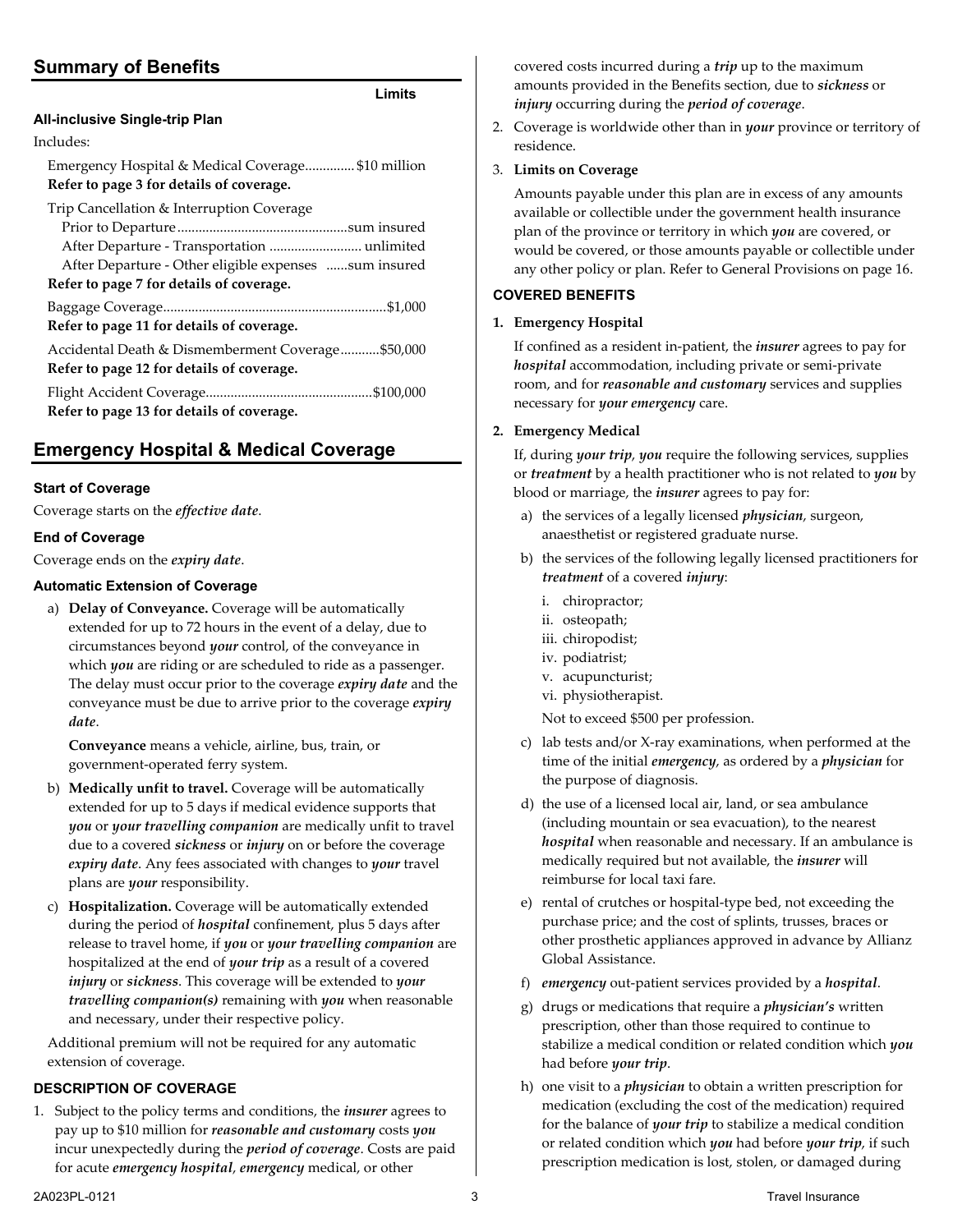*your trip*. Benefits are only payable when the prescription is dispensed during *your trip* and could not be delayed until *you* return to *your* province or territory of residence.

#### **3. Out-of-Pocket Expenses**

If *you* are hospitalized as an in-patient during a *trip*, or *you* are delayed beyond the end of *your trip* because *you* or *your travelling companion* require *emergency treatment* due to a covered *sickness* or *injury*, the *insurer* agrees to reimburse up to a maximum of \$4,000 for the following expenses incurred by *you* or any person insured under this policy remaining with *you*:

- a) *commercial accommodation* and meals; and
- b) child care costs for *travelling companions* under age 18 or physically or mentally handicapped and reliant on *you* for assistance; and
- c) essential telephone calls; and
- d) in-hospital television rental and internet usage fees; and
- e) taxi fares.

Expenses must be supported by original receipts from commercial organizations.

#### **4. Transportation of Family or Friend**

If:

- a) *you* are hospitalized due to a covered *sickness* or *injury*, and the attending *physician* advises that *your family member* or close friend's attendance is necessary; or
- b) the local authorities legally require the attendance of *your family member* or close friend to identify *your* remains in the event of *your* death due to a covered *sickness* or *injury*;

the *insurer* agrees to reimburse up to a maximum of \$3,000 for the cost to transport up to two bedside companions (*your family member* or close friend) by round-trip economy class (using the most direct route).

Benefits are payable only when approved in advance by Allianz Global Assistance.

In addition, the *insurer* agrees to reimburse up to a maximum of \$1,000 for the following expenses incurred by *your family member(s)* or close friend(s) after arrival:

- a) *commercial accommodation* and meals; and
- b) essential telephone calls; and
- c) internet usage fees; and
- d) taxi fares.

Expenses must be supported by original receipts from commercial organizations.

*Your* bedside companion(s) age 59 and under will be insured under the terms of *your* policy during the period their attendance is required.

#### **5. Return of Vehicle**

If, as a result of a covered *sickness* or *injury*, *you* are unable to return to Canada with the *vehicle* used for *your trip*, the *insurer* agrees to reimburse the cost of a commercial agency to return the *vehicle* to its point of origin.

This benefit is payable only when approved in advance and arranged by Allianz Global Assistance, and applies to one *vehicle* per claim.

#### **6. Return of Watercraft**

If, as a result of a covered *sickness* or *injury*, *you* are unable to return to Canada with the watercraft used for *your trip*, the *insurer* agrees to reimburse up to a maximum of \$4,000 for the cost of a commercial agency to return the watercraft to *your* province or territory of residence or to the nearest commercial agency.

**Watercraft** means a private passenger boat either owned or rented by *you*.

#### **7. Return of Deceased (Repatriation)**

If, during *your trip*, a covered *sickness* or *injury* results in *your* death, the *insurer* agrees to reimburse:

- a) up to \$10,000 for costs incurred to prepare and return *your* remains in a standard transportation container to *your* permanent residence in Canada; or
- b) up to \$5,000 for cremation or burial of *your* remains at the place of death.

The cost of a coffin, urn or funeral service is not covered.

#### **8. Dental Accident**

If *your* whole or sound natural teeth (including capped or crowned teeth) are damaged as a result of an *accidental* blow to the face, the *insurer* agrees to reimburse up to \$4,000 for *emergency treatment* or services performed by a legally qualified dentist or oral surgeon. In addition, the *insurer* agrees to reimburse up to a maximum of \$1,000 for continued *treatment* following *your* return to Canada. Continued *treatment* must be completed within 90 days after the onset of the *emergency*.

#### **9. Dental Emergencies**

If *you* require immediate relief of acute dental pain caused by other than a direct blow to the face, and for which *you* have not previously received *treatment* or advice, the *insurer* agrees to reimburse up to \$500 for *emergency treatment* or services performed by a legally qualified dentist or oral surgeon. *Treatment* must begin within 48 hours after the onset of the *emergency* and must be completed within the *policy period* and prior to *your* return to *your* province or territory of residence.

Reimbursement will not exceed the minimum fee specified in the Canadian Dental Association schedule of fees of the province or territory where *you* reside.

#### **10. Emergency Transportation**

If required due to a covered *emergency sickness* or *injury*, the *insurer* agrees to transport *you* to the nearest appropriate medical facility or to a Canadian *hospital*. Any *emergency* transportation such as air ambulance, one-way airfare, stretcher, and/or a medical attendant, must be pre-approved and arranged by Allianz Global Assistance.

#### **11. Attendant / Return of Travelling Companion**

If *you* are returned to Canada under the Emergency Transportation benefit, the *insurer* agrees to reimburse:

a) the extra cost of a one-way economy class airfare to return *your dependent children* or *your travelling companions* to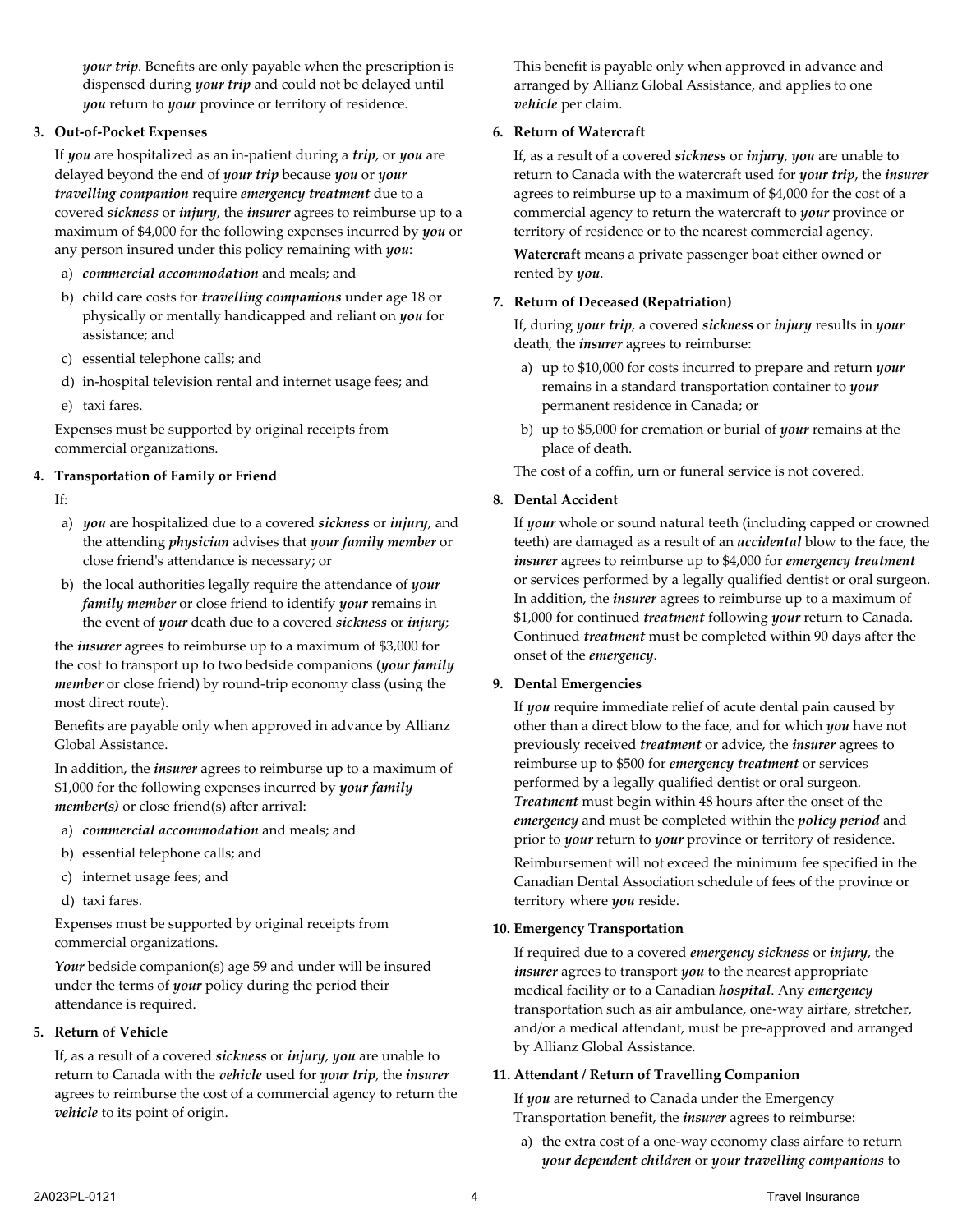their province or territory of residence; and

- b) the cost of an attendant (not related to *you* by blood or marriage) plus the attendant's return economy class airfare, to travel with *your dependent children* or *your travelling companions* who are physically or mentally handicapped and reliant on *you* for assistance to their province or territory of residence; and
- c) the extra cost of a one-way economy class airfare to return one of *your* accompanying *family members* to their province or territory of residence.

Benefits are payable only when approved in advance and arranged by Allianz Global Assistance.

#### **12. Pet Return**

If *you* are returned to Canada under the Emergency Transportation benefit, or if *you* are hospitalized due to a covered *sickness* or *injury*, the *insurer* agrees to reimburse up to \$500 for the cost of returning *your* accompanying dog or cat to *your* province or territory of residence.

#### **13. Excess Baggage Return**

If *you* are returned to Canada under the Emergency Transportation benefit, the *insurer* agrees to reimburse up to \$500 for the cost of returning *your* excess baggage to *your* province or territory of residence.

#### **14. Return to Original Trip Destination**

If *you* are returned to *your* province or territory of residence under the Emergency Transportation benefit, and the attending *physician* determines that the *treatment* received in Canada resolved the *emergency*, the *insurer* agrees to reimburse up to a maximum of \$5,000 for a one-way economy flight to return *you* and one insured *travelling companion* to the original *trip* destination.

The return must occur during the original *trip* period.

A subsequent recurrence or complication of the condition that resulted in *you* being returned home is excluded under this policy.

Benefits are payable only when approved in advance and arranged by Allianz Global Assistance.

#### **15. Trip-Break**

During a *trip you* may return **once** to *your* province or territory of residence for up to 15 consecutive days without terminating this policy. There is no coverage under this plan in *your* province or territory of residence. Refunds are not payable for any days *you* spend in *your* province or territory of residence during the Trip-Break. *You* must meet the eligibility requirements of this policy when *you* exit *your* province or territory of residence in order to continue *your* coverage.

# **SPECIFIC CONDITIONS**

1. In the event of a medical *emergency*, *you* or someone acting on *your* behalf must notify Allianz Global Assistance within 24 hours of admission to a *hospital* and before any surgery is performed.

#### **Limits on Coverage**

If *you* fail to do so without reasonable cause, then the *insurer* will pay 80% of the claim payable. *You* will be responsible for the remaining 20% of the claim payable.

You will be responsible for any expenses that are not payable by the *insurer*.

The *deductible* is shown on *your* confirmation of coverage. *You* are responsible for paying the *deductible*, if applicable.

2. The *insurer* reserves the right, as reasonably required and at its expense, to transfer *you* to any *hospital* or to transport *you* to Canada following an *emergency*.

If *you* refuse to be transferred or transported when declared medically fit to travel, any continuing costs incurred after *your* refusal will not be covered and the payment of such costs becomes *your* sole responsibility.

Coverage ceases upon *your* refusal and no coverage will be provided to *you* for the remainder of the *trip*.

3. General Provisions of this policy apply. Refer to page [16.](#page-15-0)

# **EXCLUSIONS**

#### **EHM1**

#### **Pre-existing Conditions Exclusion**

**The Pre-existing Conditions Exclusion that applies to** *you* **is shown on** *your* **confirmation of coverage, which will also show**  *your* **applicable Rate Table. It is determined by the plan** *you* **selected,** *your* **age, and the duration of** *your trip***. If** *you* **completed a medical questionnaire,** *your* **answers to the questions place** *you* **in a rate classification table, which determines the Pre-existing Conditions Exclusion that applies to** *you***.** 

#### **If** *you* **are:**

- **i. age 59 or under, or**
- **ii. between the ages of 60 and 74 and travelling for 60 days or less, or**
- **iii. covered under Rate Table 1;**

#### **then:**

Benefits are not payable for costs incurred due to, contributed to by, or resulting from:

- a) *your* medical condition or related condition, other than a *minor ailment*, that was not *stable* at any time during the 90 days immediately before the *effective date*; or
- b) any *heart condition* if *you* have used nitroglycerine in any form for a *heart condition* during the 90 days immediately before the *effective date*; or
- c) any *lung/respiratory condition* if *you* have an active prescription for or used home oxygen or prednisone for a *lung/respiratory condition* during the 90 days immediately before the *effective date*; or
- d) an unrepaired aneurysm 4 cm or greater, measured in either length or diameter, which was diagnosed before the *effective date*; or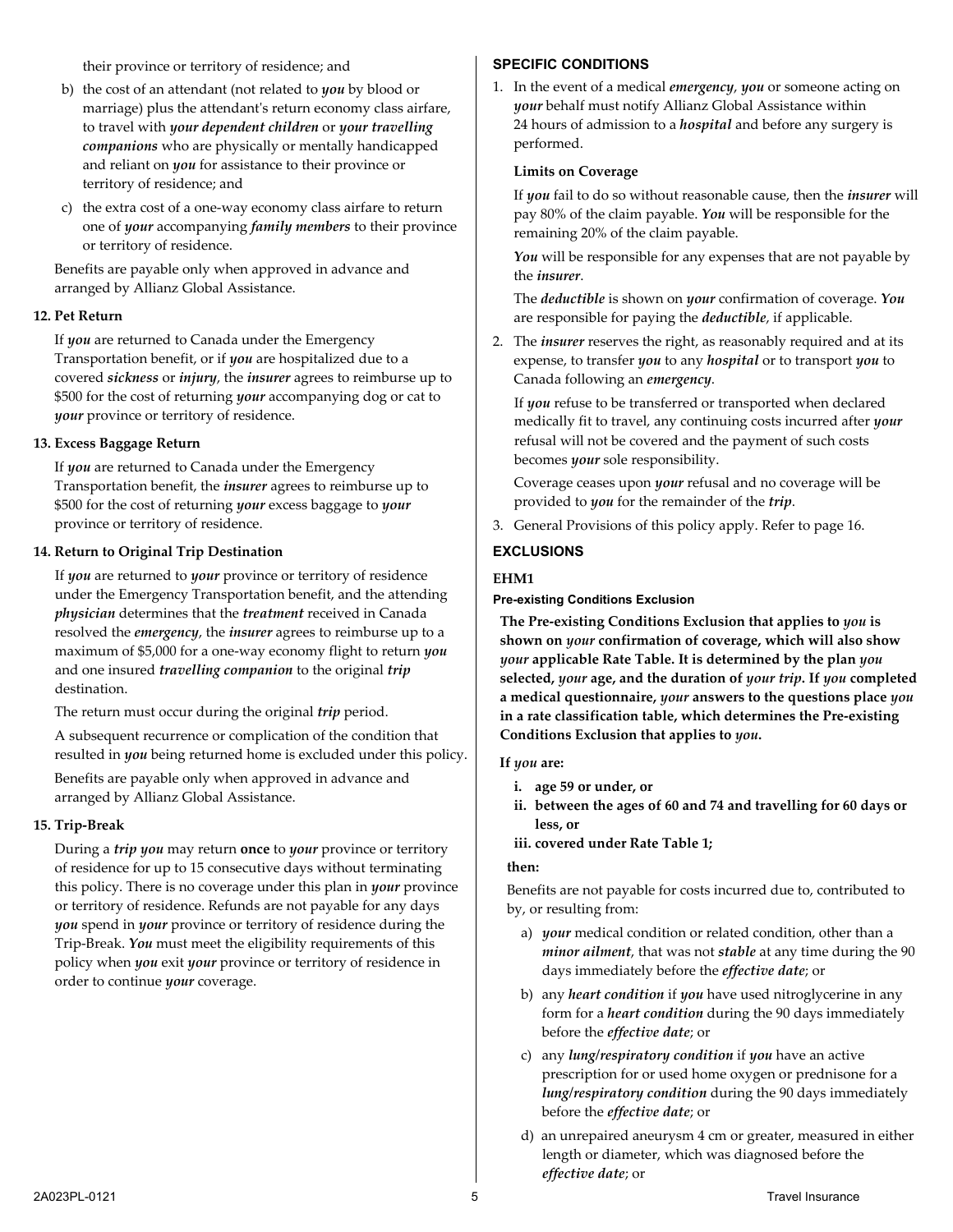e) any cancer (other than basal or squamous cell skin cancer or breast cancer treated only with hormone therapy) for which *you* received *treatment* in the 90 days before the *effective date*.

# **If** *you* **are covered under Rate Table 2 to Rate Table 6, then:**

Benefits are not payable for costs incurred due to, contributed to by, or resulting from *your* medical condition or related condition, other than a *minor ailment*, that was not *stable* at any time during the 180 days immediately before the *effective date*.

# **If** *you* **are covered under Rate Table 7, then:**

Benefits are not payable for costs incurred due to, contributed to by, or resulting from *your* medical condition or related condition, other than a *minor ailment*, for which *you* received *treatment* at any time before the *effective date.* 

# **EHM2**

Benefits are not payable for any costs incurred due to, contributed to by, or resulting from any medical condition if any answer *you* provided in *your* medical questionnaire is incorrect, in which case the policy may be void and premium refundable at the option of the *insurer.*

**EHM3** Benefits are not payable for any costs incurred due to any *sickness* for which *signs or symptom*s occurred within 48 hours after the *effective date*, except when applying for coverage:

- a) prior to the date *you* leave *your* province or territory of residence; or
- b) before the *expiry date* of *your* existing Allianz Global Assistance administered policy.

#### **EHM4**

Benefits are not payable for costs incurred due to, contributed to by, or resulting from continued *treatment* or a recurrence or complication of the *sickness*, *injury* or medical condition for which *you* refused to be transferred or transported when declared medically fit to travel.

# **EHM5**

Benefits are not payable for costs incurred due to *your* travelling against the advice of a *physician* or any loss resulting from *your sickness* or medical condition that was diagnosed by a *physician* as *terminal* prior to the *effective date* of this policy.

# **EHM6**

Benefits are not payable for costs or losses incurred while sane or insane due to, contributed to by, or resulting from:

- a) *your* mental or emotional disorders resulting from any cause, including but not limited to anxiety or depression; or
- b) *your* suicide or attempted suicide; or
- c) *your* intentional self-inflicted *injury*.

# **EHM7**

Benefits are not payable for costs incurred due to loss, death or *injury*, if at the time of the loss, death or *injury*, evidence supports that *you* were affected by, or the medical condition causing the loss was in any way contributed to by:

a) *your* chronic use of alcohol or drugs before or after the *effective date*; or

- b) *your* abuse of alcohol during *your trip*; or
- c) *your* use of prohibited drugs or any other intoxicant; or
- d) *your* non-compliance with prescribed *treatment* or medical therapy before or after the *effective date*; or
- e) *your* misuse of medication before or after the *effective date*.

# **EHM8**

Benefits are not payable for costs incurred due to, contributed to by, or resulting from any *medical consultation* that is non-*emergency* or elective.

# **EHM9**

Benefits are not payable for any costs incurred due to, contributed to by, or resulting from any *sickness*, *injury* or medical condition if *you* undertake *your trip* with the prior knowledge that *you* will require or seek *treatmen*t, palliative care or alternative therapy of any kind.

# **EHM10**

Benefits are not payable for any costs incurred due to, contributed to by, or resulting from any *sickness*, *injury* or medical condition for which future investigation or *treatment* (other than routine monitoring) is planned prior to *your effective date*.

# **EHM11**

Benefits are not payable for costs incurred due to, contributed to by, or resulting from:

- a) routine pre-natal or post-natal care; or
- b) elective *treatment*; or
- c) pregnancy, childbirth or complications thereof after the 31st week of pregnancy; or
- d) *high-risk pregnancy*; or
- e) a child born during a *trip*.

# **EHM12**

Benefits are not payable for costs incurred due to, contributed to by, or resulting from *your* travelling against the advice of a *physician.*

# **EHM13**

Benefits are not payable for costs incurred due to, contributed to by, or resulting from a recurrence or complication of the *sickness*, *injury* or medical condition that resulted in *you* being returned home if *you* elect to resume *your trip* after being returned to Canada.

# **EHM14**

Benefits are not payable for costs incurred if Allianz Global Assistance recommended that *you* return to Canada following *your emergency treatment* and *you* chose not to return.

# **EHM15**

Benefits are not payable for costs incurred due to, contributed to by, or resulting from *injury* as a result of training for, competing or participating in:

- a) motorized speed contests; or
- b) *high-risk activities*; or
- c) *stunt* activities; or
- d) *professional* sport activities; or
- e) *mountain climbing*; or
- f) *rock climbing* with or without the use of equipment.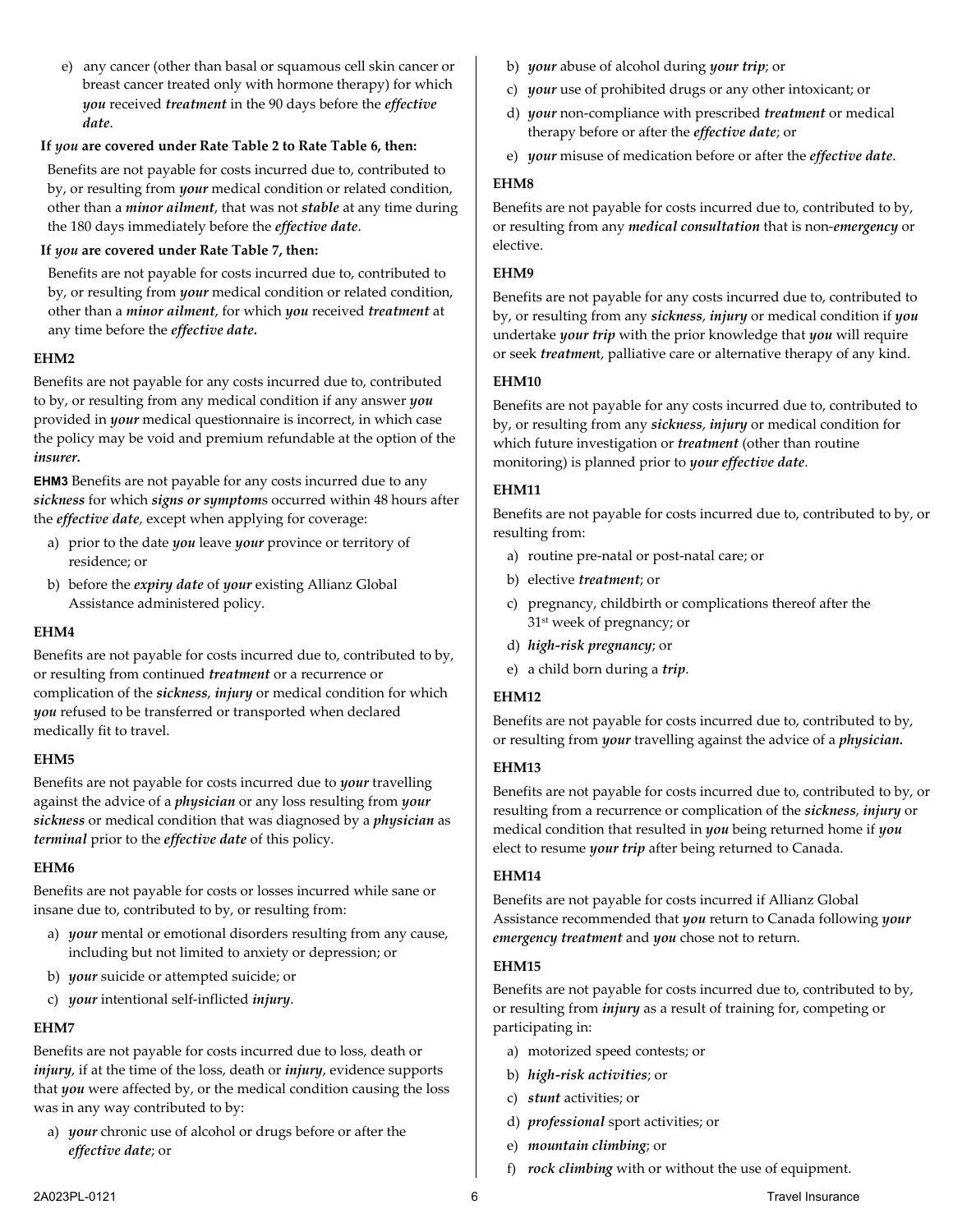# **EHM16**

Benefits are not payable for costs incurred due to, contributed to by, or resulting from any *sickness* or *injury* when such *sickness* or *injury* occurs in a city, region, or country for which Global Affairs Canada issued a written warning prior to the *effective date* to avoid all travel, or to avoid non-essential travel, to that city, region, or country, and such *sickness* or *injury* is due to, contributed to by, or resulting from the reason for the warning.

# **EHM17**

Benefits are not payable for costs incurred due to, contributed to by, or resulting from any:

- a) *act of war*; or
- b) kidnapping; or
- c) nuclear occurrence, however caused; or
- d) *act of terrorism* caused directly or indirectly by *nuclear, chemical or biological* means; or
- e) unlawful visit in any country; or
- f) participation in the commission or attempted commission of any criminal offence.

# **EHM18**

Benefits are not payable for costs incurred due to, contributed to by, or resulting from any illegal act by *you*, or any person acting with *you*, whether acting alone or in collusion with others.

# **EHM19**

Benefits are not payable for costs incurred due to *sickness* or *injury* resulting from a motor vehicle *accident* where *you* are entitled to receive benefits pursuant to any policy or legislative plan of motor vehicle insurance, except when such benefits are exhausted.

# <span id="page-6-0"></span>**Trip Cancellation & Interruption Coverage**

# **Start of Coverage**

Coverage starts on the *effective date.* 

# **End of Coverage**

Coverage ends on the *expiry date***.** 

#### **Automatic Extension of Coverage**

- a) **Medically unfit to travel.** Coverage will be automatically extended for up to 5 days if, on or before the *expiry date*, medical evidence supports that *you* or *your travelling companion* are certified as medically unfit to travel by the attending *physician* at the location *treatment* was provided.
- b) **Hospitalization.** Coverage will be automatically extended during the period of *hospital* confinement, plus 5 days after release to travel home, if *you* or *your travelling companion* are hospitalized at the end of *your trip* as a result of a covered *injury* or *sickness*. Benefits are payable only when approved in advance by Allianz Global Assistance.

Additional premium will not be required for any automatic extension of coverage.

# **DESCRIPTION OF COVERAGE**

#### **Trip Cancellation**

Trip Cancellation coverage reimburses up to the sum insured indicated on *your* confirmation of coverage for covered losses incurred if *your trip* is cancelled before the scheduled departure date due to a Covered Reason.

### **Trip Interruption**

Trip Interruption coverage reimburses up to the sum insured indicated on *your* confirmation of coverage if *your trip* is interrupted or delayed after the departure date due to a Covered Reason.

# **COVERED BENEFITS**

#### **A. Covered Benefits (Before Departure)**

**If the Trip Cancellation sum insured indicated on** *your* **confirmation of coverage is \$0,** *you* **are not eligible for Before Departure Covered Benefits.**

# 1. **Trip Cancellation**

If *your trip* is cancelled prior to departure as a result of a Covered Reason, benefits are payable for:

- a) the non-refundable, non-recoverable portion of pre-paid airfare and/or pre-paid travel arrangements; or
- b) the applicable change-fee when such an option is available if *you* choose to reschedule rather than cancel *your trip*; or
- c) the single supplement charged as the result of a *travelling companion* or accompanying *family member* being unable to travel due to a Covered Reason.

# 2. **Cancel For Any Reason**

Provided *you* purchased Cancel For Any Reason coverage at the time of booking *your trip* or before any cancellation penalties apply, if *you* cancel *your trip* for any reason other than a Covered Reason, the *insurer* will reimburse *you*:

- a) 75% of the non-refundable pre-paid insured travel arrangements if *you* cancel 7 days or more prior to the scheduled departure date; or
- b) 75% of the non-refundable pre-paid insured travel arrangements to a maximum of \$1,500 if *you* cancel 6 days to 48 hours prior to the scheduled departure date.

Benefits are not payable if *you* cancel *your trip* less than 48 hours prior to the scheduled departure date for any reason other than a Covered Reason.

#### **B. Covered Benefits (After Departure)**

#### 3. **Trip Interruption - Transportation**

If *your trip* is interrupted after departure as a result of a Covered Reason, benefits are payable for:

- a) the extra cost of same-class transportation by the most cost-effective route to:
	- continue with the insured *trip*, or
	- return to *your* province or territory of residence; or
- b) the applicable change-fee when such an option is available; and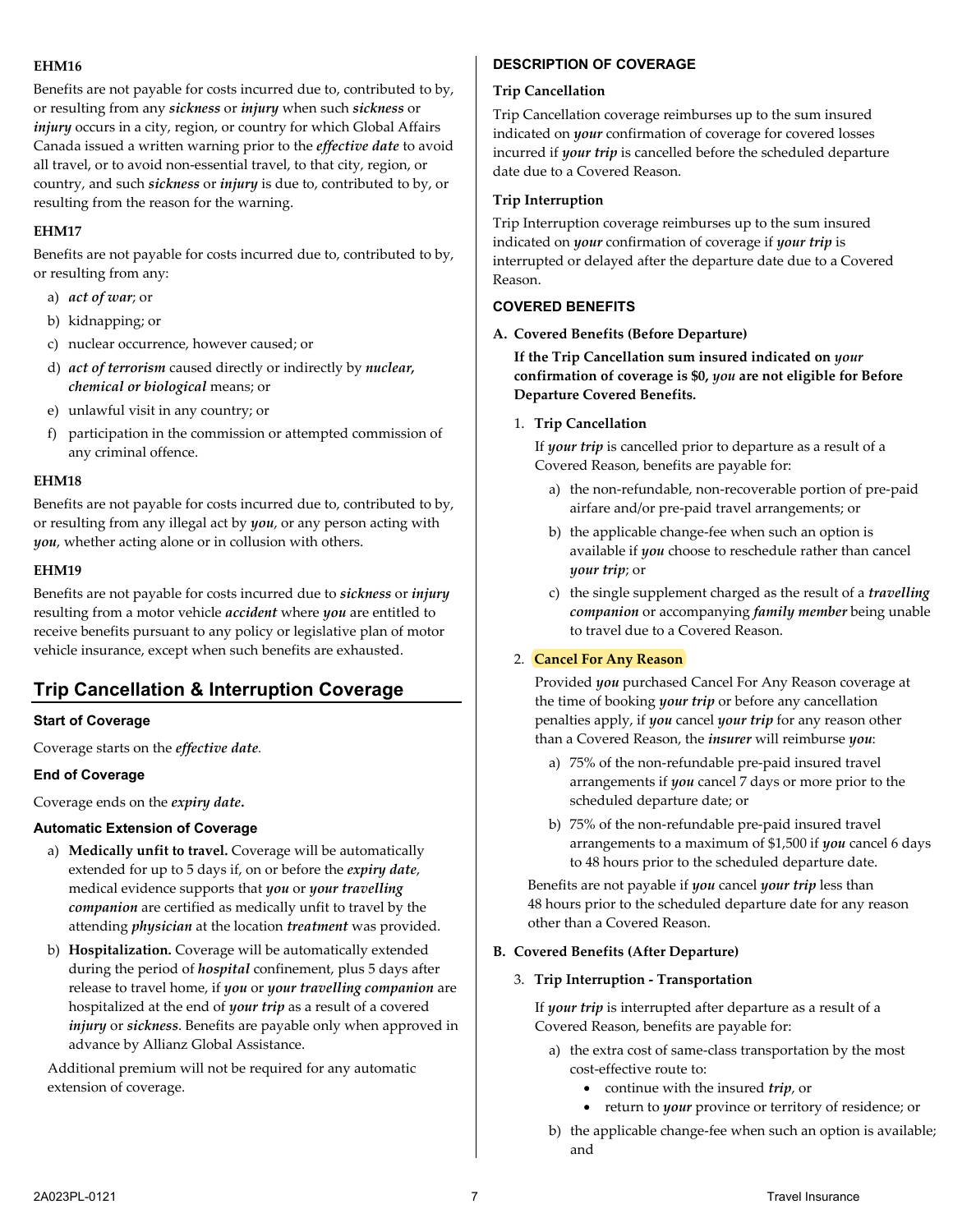c) out-of-pocket expenses of up to \$350 per day to a maximum of \$1,500 for *commercial accommodation* and meals, telephone calls, internet usage fees, and taxi fares.

Reimbursement of any eligible additional costs is limited to the lesser of:

- a) the change-fee; or
- b) a one-way same-class airfare; or
- c) a return same-class airfare;
- all by the most effective route

#### 4. **Trip Interruption – Other Expenses**

If, as a result of a Covered Reason, your trip is interrupted after departure, benefits are payable for the non-refundable portion of unused, pre-paid, insured travel arrangements for the trip (excluding partially used airline tickets) purchased prior to the effective date.

#### 5. **Shore Excursion or Special Event**

If, as a result of a Covered Reason, you or your travelling companion are unable to use a shore excursion ticket or special event ticket purchased while on your cruise or tour, the insurer will reimburse up to \$100 per ticket to a maximum of \$500.

#### 6. **Delayed Baggage**

If *your* luggage or personal possessions are delayed or lost for 12 hours or more, while en route and before returning to the original point of departure, the *insurer* will reimburse up to a maximum of \$400 for reasonable and necessary toiletries and clothing. Purchases must be made within 36 hours of arrival at *your* destination and prior to receipt of *your* baggage.

#### 7. **Return of Deceased (Repatriation)**

If, during *your trip*, a covered *sickness* or *injury* results in *your* death, the *insurer* agrees to reimburse:

- a) up to \$10,000 to prepare and return *your* remains in a standard transportation container to *your* permanent residence in Canada; or
- b) up to \$5,000 for cremation or burial of *your* remains at the place of death.

The cost of a coffin, urn or funeral service is not covered.

#### 8. **Meals and Accommodation**

If, as a result of a Covered Reason, *your trip* is delayed beyond the expiry date shown in *your* confirmation of coverage, the *insurer* will reimburse up to \$350 per day to a maximum of \$1,500 for additional *commercial accommodation* and meals, essential telephone calls, internet usage fees, and taxi fares.

#### 9. **Pet Care Expenses**

If, as a result of a Covered Reason, *your trip* is delayed beyond the expiry date shown in *your* confirmation of coverage, the *insurer* will reimburse additional animal boarding fees at a licensed facility to a maximum of \$100 after the first 24 hours of *your* delayed return. This benefit is

payable only when pet care costs exceed the quoted cost for the pre-booked period of accommodation.

#### **C. Covered Benefits (Before or After Departure)**

#### 10. **Sports**

a) **Equipment rental**

If, as a result of a Covered Reason, *you* are unable to use rental equipment, the *insurer* agrees to reimburse up to \$100 a day to a maximum of \$1,000 for nonrefundable pre-paid costs incurred for the rental of *golf equipment* or *ski equipment*, and associated green fees and/or ski package fees.

#### b) **Loss, theft or damage of equipment**

If *you* or *your travelling companion* are unable to use *your* own equipment due to its loss, theft, damage, or delay of at least 12 hours while in transit, the *insurer* agrees to pay up to \$100 a day to a maximum of \$1,000 for costs incurred for the rental of *golf equipment* or *ski equipment.*

The equipment must not have been left unsecured or unlocked. A report must be made immediately on discovery of the loss, theft or damage, obtained from the carrier or other authority, and submitted with *your* claim.

#### 11. **Special Events**

If, as a result of a Covered Reason, *you* are unable to use nonrefundable pre-paid tickets to an entertainment event not limited to a concert, opera or a sporting event, the *insurer* agrees to reimburse up to a maximum of \$500.

#### **COVERED REASONS**

The Benefits listed above are payable if *your trip* is cancelled, interrupted or delayed due to one of the following Covered Reasons:

### **Covered Reasons 1 and 2 are applicable only to** *you***:**

#### **Health**

- 1. The death of *your* friend.
- 2. The death or hospitalization of *your* host at the destination.

#### **Covered Reasons 3 through 5 are applicable to** *you, your spouse, your dependent children, your travelling companion,* **or** *your travelling companion's spouse* **or** *dependent children***:**

#### **Sport**

3. Being unable to participate in a sport due to a medical condition when the purpose of the *trip* was participation in that sport.

#### **Pregnancy**

- 4. Pregnancy initially confirmed after the later of the date *you* booked *your trip* or the date *you* purchased this insurance, if:
	- a) the departure or return date falls within 8 weeks before the expected delivery date; or
	- b) a *physician* advises against travel.
- 5. Complications of pregnancy, including early delivery, occurring within the first 31 weeks.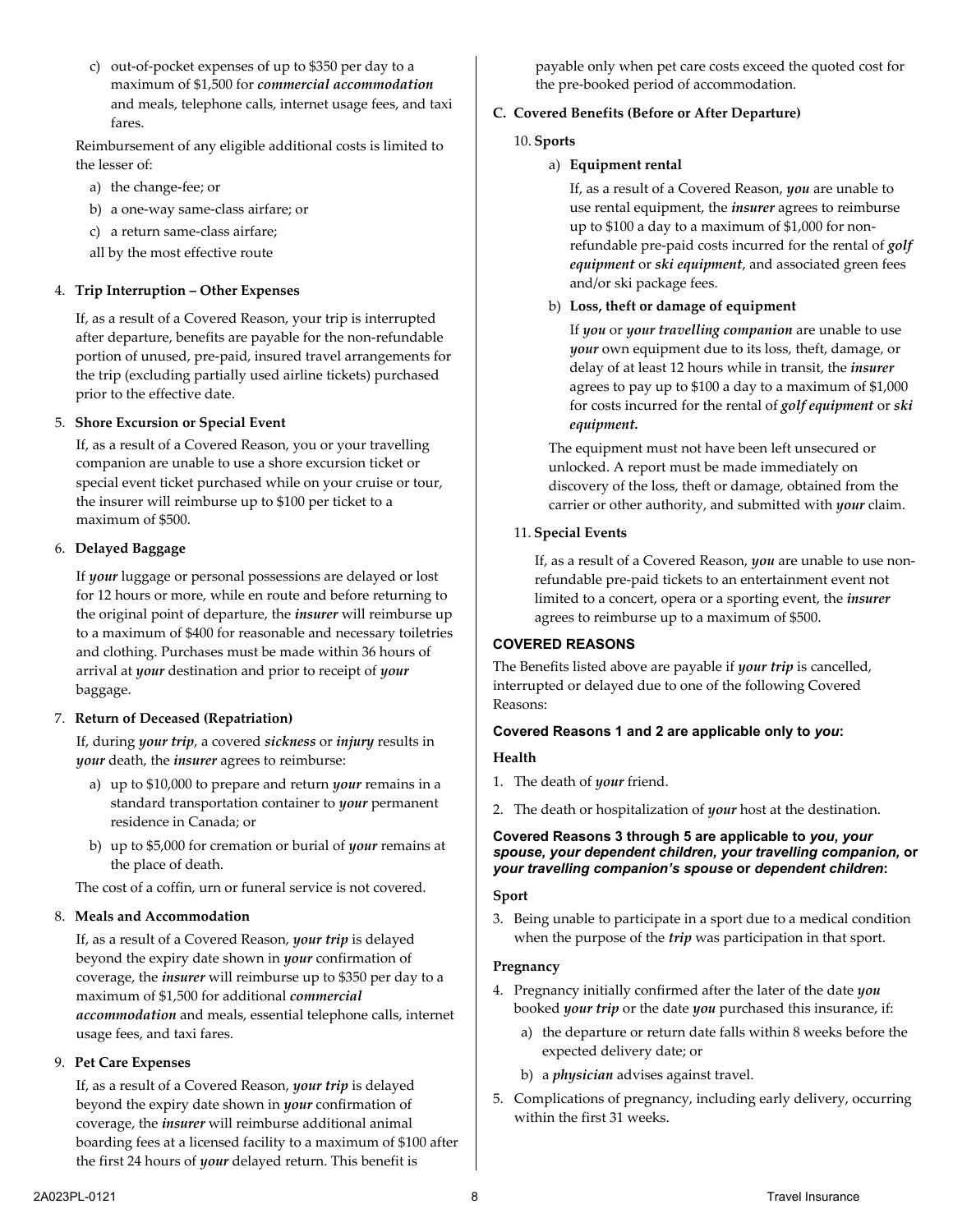#### **Covered Reasons 6 through 8 are applicable to** *you, your spouse, your travelling companion* **or** *your travelling companion's spouse***:**

# **Work**

6. Cancellation prior to departure of a business meeting\* that *you* are required to attend by *your* employment or a conference arranged by *your* professional association, and the cancellation is beyond *your* control, or the control of *your* employer or association. A copy of the original event schedule and the notice of cancellation must accompany any claim submission.

\***Business meeting** means a meeting scheduled before the *effective date* between companies with unrelated ownership, pertaining directly to *your* full-time employment or professional association, and required by *your* employment.

- 7. A job transfer within 30 days of *your* scheduled departure date, by *your* employer, that requires relocation of *your* principal residence (not applicable to self-employed persons).
- 8. Unforeseeable, involuntary termination without just cause of *your* or *your travelling companion's* permanent employment, provided *you* or *your travelling companion* were actively employed by the same employer for at least one year; excluding self-employment or contract work.

### **Covered Reasons 9 through 26 are applicable to** *you* **and** *your travelling companion***:**

# **Health**

- 9. *Your sickness*, *injury* or death or that of a *travelling companion*.
- 10. *Sickness*, *injury* or death of *your* or *your travelling companion's*:
	- a) *family member*; or
	- b) *caregiver*; or
	- c) person or persons with whom arrangements were made for the care of dependents living in *your* household; or
	- d) service dog and travel arrangements have been made for the dog; or
	- e) *key employee*.
- 11. A medical condition which prevents *you* or *your travelling companion* from being immunized or taking preventative medication which is unexpectedly and suddenly required after the effective date by the government for entry into that country, region or city that is originally part of *your trip*.

# **Adoption**

12. The legal adoption of a child by *you* or *your travelling companion*, when the actual date the child is to be placed in *your* or *your travelling companion's* care is scheduled to take place during the *trip* and this date was not known until after the *trip* was booked.

# **Travel Documents**

- 13. Failure to obtain a valid passport or travel visa (excluding an immigration, student or employment visa) necessary to enter the country of destination of the *trip*, for reasons beyond *your* or *your travelling companion's* control.
- 14. Loss or theft of *your* or *your travelling companion's* passport or other necessary travel documents while on *your trip*.

# **Legal**

- 15. Being called to jury duty, subpoenaed as a witness, or required to appear as a party in a judicial proceeding, and the court proceeding is scheduled to be heard during the period of the *trip* (excluding law enforcement officers).
- 16. Burglary or vandalism of *your* principal residence or place of business within the 7 days before *your* scheduled departure date, as a result of which *you* must remain behind to make the location secure or meet with the insurance company or police authorities.

# **Transportation**

17. A covered situation\* causing the delay of a *common carrier* or automobile that in turn causes *you* to miss a departure, provided *your* travel plans included sufficient time to meet the travel supplier's check-in procedure.

\***Covered situation** means weather conditions, volcanic eruption, natural disaster, mechanical failure, strike or lockout lasting more than 24 hours, traffic accident, or emergency road closure (police report required).

- 18. The schedule change or cancellation of the *common carrier* that is providing transportation for a portion of the *trip*, causing a missed connection or resulting in the cancellation or interruption of the insured travel arrangements.
- 19. Cancellation of the cruise, tour, or travel package by the cruise company or tour operator, for any reason other than *default*.
- 20. *Default* of a Canadian *travel supplier* ceasing operations as a result of bankruptcy, to a maximum of \$3,500. The total aggregate limit for all losses resulting from the *default* of one travel supplier is \$1 million. The total *aggregate limit* for all losses resulting from all *defaults* of all *travel suppliers* during any one calendar year is \$3 million.

# **Environmental**

- 21. A disaster which:
	- a) renders *your* principal residence uninhabitable; or
	- b) if *you* are self-employed, does not permit the operation of *your* primary business; or
	- c) renders *your* pre-booked destination accommodation uninhabitable after *you* book *your trip*.
- 22. Adverse weather, volcanic eruption, or a natural disaster which will cause *you* to miss 25% or more of *your trip*.

# **Other**

- 23. Being quarantined.
- 24. Being called to service in the case of reservists, active military, police, essential medical and fire personnel.
- 25. An event, including an *act of terrorism*, which results in Global Affairs Canada issuing a written warning to avoid all travel, or to avoid non-essential travel, to *your* destination city, region, or country, provided the warning is issued after the later of the date *you* booked *your trip* or the date *you* purchased this insurance.
- 26. Rescheduling of an examination at an accredited university or college after the *trip* was booked and due to circumstances beyond *your* control. A copy of the original official examination schedule and the notice of rescheduling must accompany any claim submission. The rescheduled examination must occur during the *trip*.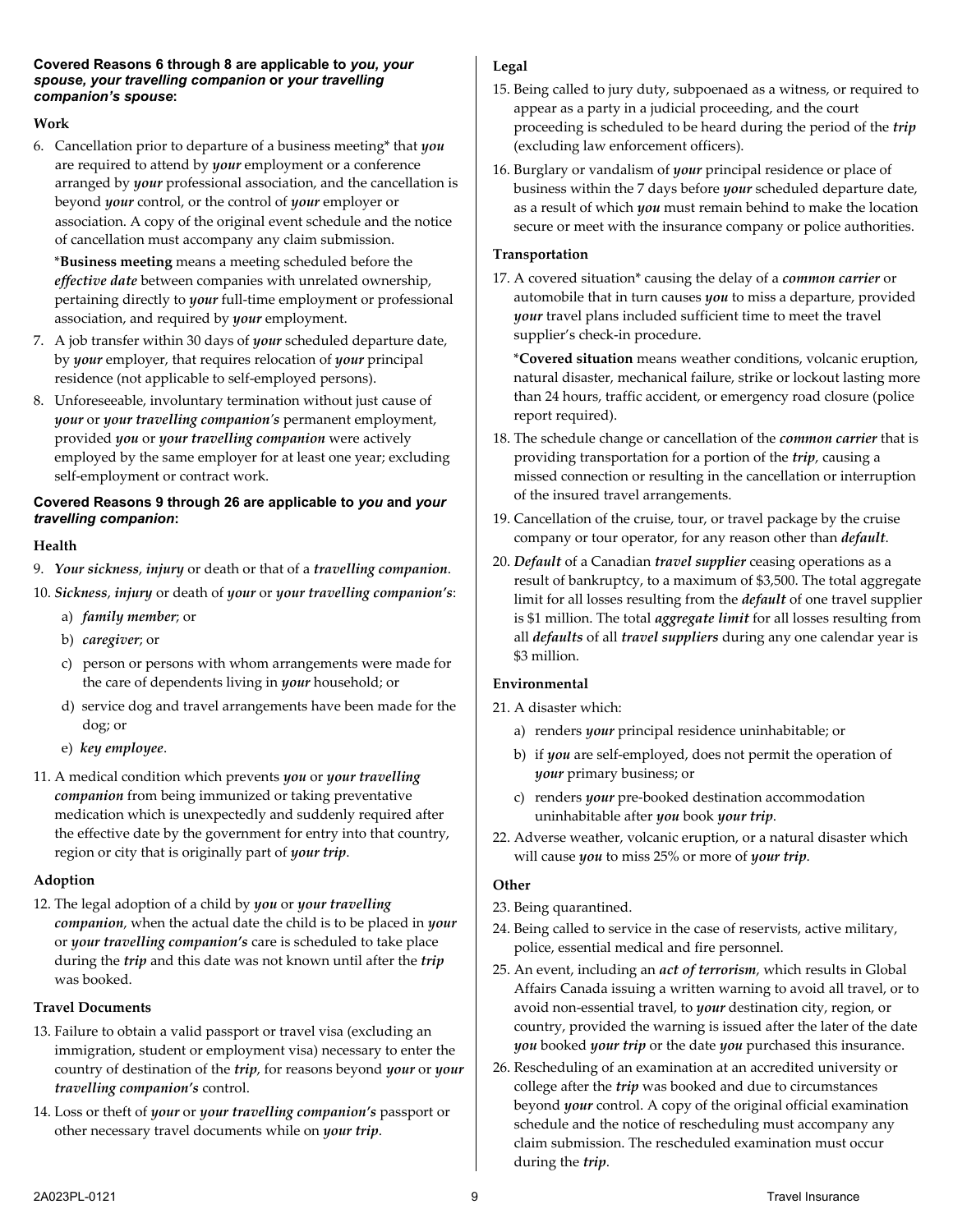### **SPECIFIC CONDITIONS**

- 1. Upon the occurrence of a Covered Reason that results in cancellation, interruption or delay of *your trip*, the *travel supplier* or agent must be notified on the same day or next business day when the cause of cancellation, *injury* or diagnosis of *sickness* occurs.
- 2. Benefits are limited to the non-refundable insured amounts assessed by the *travel supplier* as of the date of occurrence of the Covered Reason that was the cause of the cancellation, regardless of the date the *trip* is cancelled.
- 3. When *family members* or *travelling companions* are travelling together, the total *aggregate limit* is \$2 million for all eligible policies issued by the *insurer* and administered by Allianz Global Assistance, including this policy. The amount payable will be prorated among all eligible claimants, so that the total amount paid for all such claims does not exceed \$2 million.
- 4. All claims due to *sickness* or *injury* must be supported by documentation from the attending *physician* at the location where *sickness* or *injury* leading to cancellation, interruption or delay occurred.

#### 5. **Act of Terrorism - Limits on Coverage and Aggregate Limit**

When an *act of terrorism* directly or indirectly causes a loss that would otherwise be payable under this plan, subject to all other policy limits, the *aggregate limit* payable will be limited to \$20 million for all eligible policies issued by the *insurer* and administered by Allianz Global Assistance, including this policy. Benefits payable will be directly reduced by the value of any alternate or replacement benefits or travel options given or offered to *you* by a *travel supplier* as replacement, even if *you* decline and do not use the alternative or replacement arrangements.

If the total amount claimed under this and all policies issued by the *insurer* and administered by Allianz Global Assistance as a result of the same terrorist incident or series of terrorist incidents occurring within a 72-hour period exceeds \$20 million, the amount payable will be prorated among all eligible claimants, so that the total amount paid for all such claims does not exceed \$20 million.

6. General Provisions of this policy apply. Refer to page [16.](#page-15-0)

#### **EXCLUSIONS**

#### **CANX1**

#### **Pre-existing Conditions Exclusion**

Benefits are not payable for costs incurred due to, contributed to by, or resulting from:

- a) any *pre-existing medical condition* that was not *stable* within the stability period below; or
- b) any *heart condition* if *you* have used nitroglycerine in any form for a *heart condition* within the stability period below; or
- c) any *lung/respiratory condition* if *you* have an active prescription for or used home oxygen or prednisone for a *lung/respiratory condition* within the stability period below; or
- d) an unrepaired aneurysm 4 cm or greater, measured in either length or diameter, which was diagnosed before the *effective date*; or

e) any cancer (other than basal or squamous cell skin cancer or breast cancer treated only with hormone therapy) for which *you* received *treatment* in the 90 days before the *effective date*.

#### **If the sum insured is \$20,000 or less:**

The stability period is the 90 days immediately before the *effective date* for *you*, *your spouse* and *your dependent children*.

#### **If the sum insured is more than \$20,000:**

The stability period is the 180 days immediately before the *effective date* for *you*, *your family member* or *travelling companion*.

#### **CANX2**

Benefits are not payable for costs incurred due to, contributed to by, or resulting from:

- a) any event prior to departure, which might reasonably have been expected to necessitate *your* immediate return or delay *your* return; or
- b) any event which, on the *effective date*, could reasonably have been expected to prevent *you* from travelling as booked.

#### **CANX3**

Benefits are not payable for costs incurred due to the change of a medical test or surgery that was scheduled before *your trip*.

#### **CANX4**

Benefits are not payable for costs incurred due to, contributed to by, or resulting from any *sickness*, *injury* or medical condition for which a diagnosis need not have been made, where the *trip* is undertaken for the purpose of securing medical *treatment* or advice.

### **CANX5**

Benefits are not payable for costs incurred due to, contributed to by, or resulting from a *trip* undertaken for the purpose of visiting or attending to an ailing person whose medical condition or ensuing death is the cause of cancellation or curtailment of the insured *trip*  or delays *your* return home.

#### **CANX6**

Benefits are not payable for costs or losses due to, contributed to by, or resulting from:

- a) mental or emotional disorders resulting from any cause, including but not limited to anxiety or depression; or
- b) suicide or attempted suicide; or
- c) intentional self-inflicted *injury*.

This applies to *you*, *your spouse* or *your dependent children*.

#### **CANX7**

Benefits are not payable for costs or losses due to, contributed to by, or resulting from:

- a) chronic use of alcohol or drugs before or after the *effective date*; or
- b) abuse of alcohol during the *trip*; or
- c) use of prohibited drugs or any other intoxicant during the *trip*; or
- d) non-compliance with prescribed *treatment* or medical therapy before or after the *effective date*; or

e) misuse of medication before or after the *effective date*.

This applies to *you*, *your spouse* or *your dependent children*.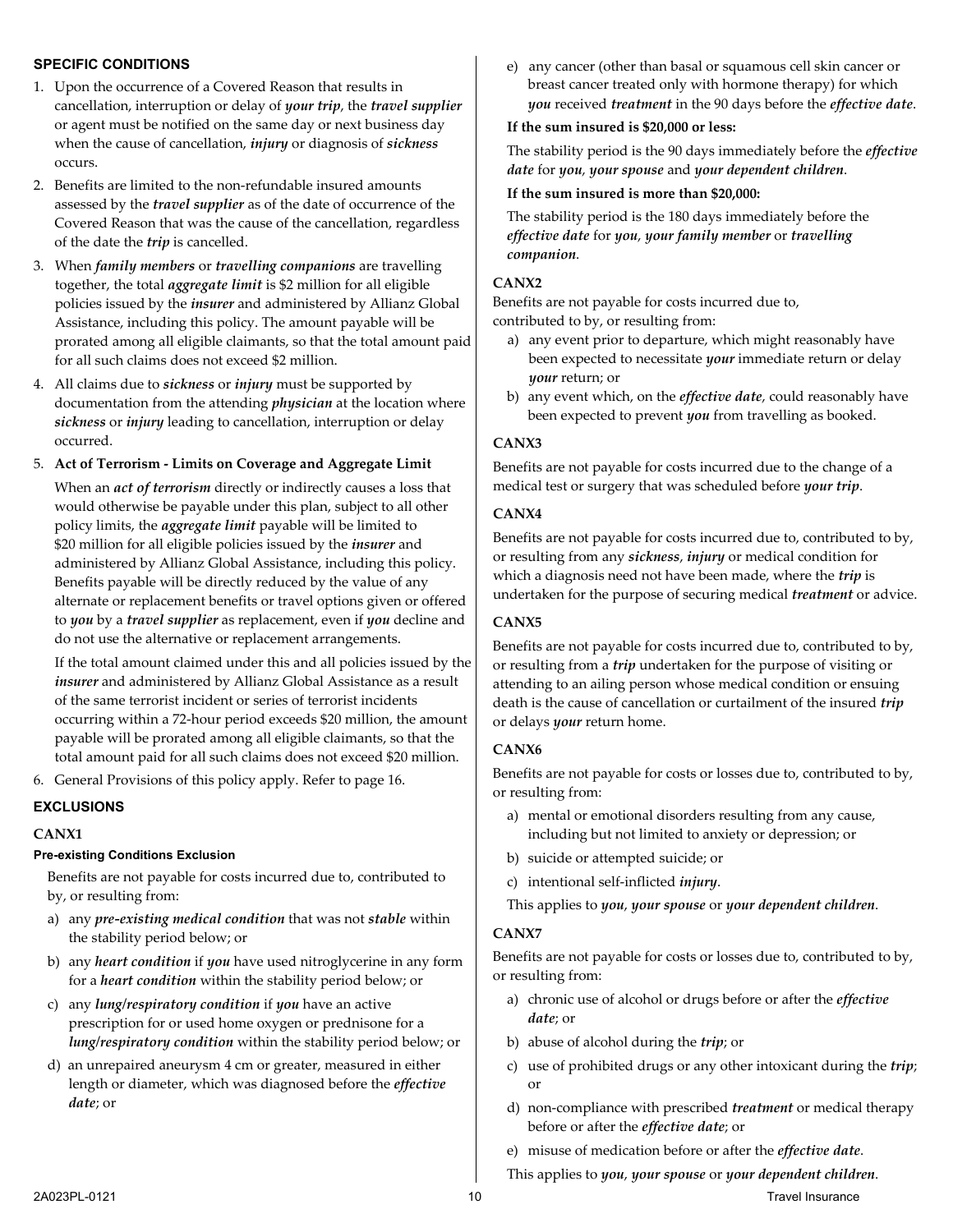# **CANX8**

Benefits are not payable for costs incurred due to, contributed to by, or resulting from pregnancy or childbirth except as specified under Pregnancy.

# **CANX9**

Benefits are not payable for costs incurred due to, contributed to by, or resulting from *injury* as a result of training for, competing or participating in:

- a) motorized speed contests; or
- b) *high-risk activities*; or
- c) *stunt* activities; or
- d) *professional* sport activities; or
- e) *mountain climbing*; or
- f) *rock climbing* with or without the use of equipment.

#### **CANX10**

Benefits are not payable for costs incurred due to y*our* failure to obtain a valid travel visa as a result of a late or previously denied application.

#### **CANX11**

Benefits are not payable for costs incurred due to *you* being refused entry at customs, border crossing or security checkpoint for any reason.

# **CANX12**

Benefits are not payable for costs incurred due to, contributed to by, or resulting from any:

- a) *act of war*; or
- b) kidnapping; or
- c) nuclear occurrence, however caused; or
- d) *act of terrorism* caused directly or indirectly by *nuclear, chemical or biological* means; or
- e) unlawful visit in any country; or
- f) participation in the commission or attempted commission of any criminal offence.

#### **CANX13**

Benefits are not payable for costs incurred due to losses arising as a result of a *default* of the *travel supplier* if, at the time of booking and/or application, the *travel supplier* is bankrupt, insolvent, in receivership, or has sought protection from creditors under any bankruptcy or related legislation.

#### **CANX14**

Benefits are not payable for costs incurred due to losses recovered or which are recoverable from any other source, including trustees or any government or industry compensation fund.

# <span id="page-10-0"></span>**Baggage Coverage**

# **Start of Coverage**

Coverage starts on the *effective date*.

#### **End of Coverage**

Coverage ends on the *expiry date*.

### **DESCRIPTION OF COVERAGE**

1. The *insurer* agrees to pay up to a maximum of the sum insured as indicated on *your* confirmation of coverage for loss or damage to owned or borrowed baggage and personal effects normally carried by *you*.

### 2. **Limits on Coverage**

The amount of loss or damage sustained in each event shall be determined separately, and any benefits payable are in excess of any amounts available under any other insurance or source.

- 3. The *insurer* will reimburse the lesser of the following:
	- a) the actual cash value of the property, with proper deduction for depreciation, at the time of loss or damage; or
	- b) the amount for which the property could be repaired to its condition prior to the damage; or
	- c) the amount for which the property could be replaced with property of like kind and quality.

# **COVERED BENEFITS**

#### **1. Personal Effects**

The *insurer* agrees to reimburse for items for the personal use, adornment or amusement of *you* or any of *your family members* who are travelling with *you*.

# **2. Personal Currency**

The *insurer* agrees to reimburse up to \$100 for loss of personal currency when caused directly by theft or robbery and supported by a police report.

#### **3. Wheelchair**

The *insurer* agrees to reimburse up to \$100 for repairs or rental replacement of *your* wheelchair (or standard special features) if the wheelchair is rendered inoperable due to damage resulting during normal usage.

#### **4. Injury of Accompanying Cat or Dog**

The *insurer* agrees to reimburse up to \$200 for emergency care due to unexpected *injury* of an accompanying cat or dog.

#### **5. Travel Documents**

The *insurer* agrees to reimburse up to an overall maximum of \$400 for the replacement cost of any of the following documents when the loss is caused directly by theft or robbery and supported by a police report: passport, driver's licence, birth certificate or travel visa.

#### **EXCLUSIONS**

#### B**AG1**

Benefits are not payable for losses due to, contributed to by, or resulting from any:

- a) *act of war*; or
- b) *act of terrorism* caused directly or indirectly by *nuclear*, *chemical or biological* means; or
- c) nuclear occurrence, however caused; or
- d) unlawful visit in any country.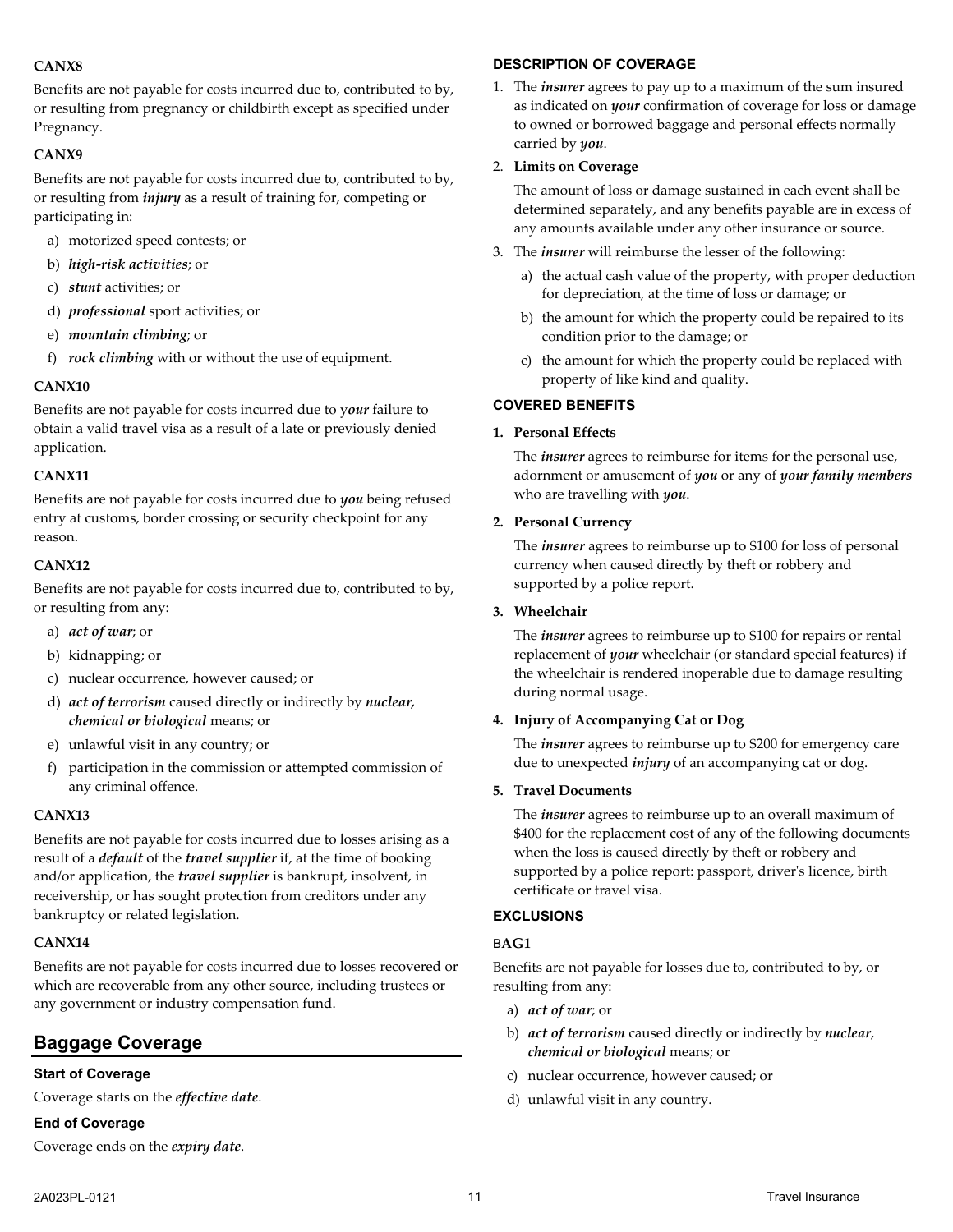# **BAG2**

Benefits are not payable for costs incurred due to, contributed to by, or resulting from any illegal act by *you*, or any person acting with *you*, whether acting alone or in collusion with others.

### **BAG3**

Benefits are not payable for costs incurred due to, contributed to by, or resulting from normal wear and tear, deterioration, moths or vermin.

# **BAG4**

Benefits are not payable for loss of or damage to:

- a) contact lenses; or
- b) prescription eye glasses; or
- c) artificial teeth and limbs; or
- d) hearing aids; or
- e) forms of money and currency (except as provided under Personal Currency); or
- f) securities; or
- g) tickets; or
- h) credit cards; or
- i) statuary; or
- j) paintings; or
- k) fragile or brittle objects; or
- l) objects of art or antiques; or
- m) animals (except as specifically provided for cat or dog).

#### **BAG5**

Benefits are not payable for costs incurred due to theft from an unattended *vehicle* unless it was securely locked and there was visible evidence of forced entry.

# <span id="page-11-0"></span>**Accidental Death & Dismemberment Coverage**

#### **Start of Coverage**

Coverage starts on the *effective date*.

#### **End of Coverage**

Coverage ends on the *expiry date*.

#### **DESCRIPTION OF COVERAGE**

Subject to the policy terms and conditions, the *insurer* agrees to pay up to a maximum of the sum insured indicated on *your* confirmation of coverage, for loss of life, limb or sight resulting directly from *accidental injury*, occurring during a *trip*, except while boarding, riding in, or alighting from an aircraft.

#### **Limits on Coverage**

The total *aggregate limit* for all losses under Accidental Death & Dismemberment is \$10 million.

# **COVERED BENEFITS**

Benefits are payable according to the following schedule:

- a) 100% of sum insured resulting from the same *accidental injury* for loss of:
	- i. life; or
	- ii. entire sight of both eyes; or
	- iii. both hands; or
- iv. both feet; or
- v. one hand and entire sight of one eye; or
- vi. one foot and entire sight of one eye.
- b) 50% of sum insured resulting from the same *accidental injury* for loss of:
	- i. entire sight of one eye; or
	- ii. one hand; or
	- iii. one foot.

Loss of hand or hands, or foot or feet means severance through or above the wrist joint or ankle joint, respectively.

Loss of eye or eyes means total and irrecoverable loss of the entire sight.

Only one amount is payable (the largest) if *you* suffer more than one of these losses.

#### **Exposure and Disappearance**

If *you* are exposed to the elements or disappear as a result of an *accident*, a loss will be covered if:

- a) as a result of such exposure, *you* suffer one of the losses specified in the schedule of losses above; or
- b) *your* body has not been found within 52 weeks from the date of the *accident*. It will be presumed, subject to evidence to the contrary, that *you* suffered loss of life.

# **EXCLUSIONS**

#### **ADD1**

Benefits are not payable for costs or losses incurred while sane or insane due to, contributed to by, or resulting from:

- a) *your* mental or emotional disorders resulting from any cause, including but not limited to anxiety or depression; or
- b) *your* suicide or attempted suicide; or
- c) *your* intentional self-inflicted *injury*.

# **ADD2**

Benefits are not payable for losses due to, contributed to by, or resulting from any:

- a) *act of war*; or
- b) kidnapping; or
- c) *act of terrorism* caused directly or indirectly by *nuclear, chemical or biological* means; or
- d) nuclear occurrence, however caused; or
- e) unlawful visit in any country.

#### **ADD3**

Benefits are not payable for costs incurred due to, contributed to by, or resulting from any illegal act by *you*, or any person acting with *you*, whether acting alone or in collusion with others.

#### **ADD4**

Benefits are not payable for loss, death or *injury*, if at the time of the loss, death or *injury*, evidence supports that *you* were affected by, or the medical condition causing the loss was in any way contributed to by:

- a) *your* chronic use of alcohol or drugs before or after the *effective date*; or
- b) *your* abuse of alcohol during *your trip*; or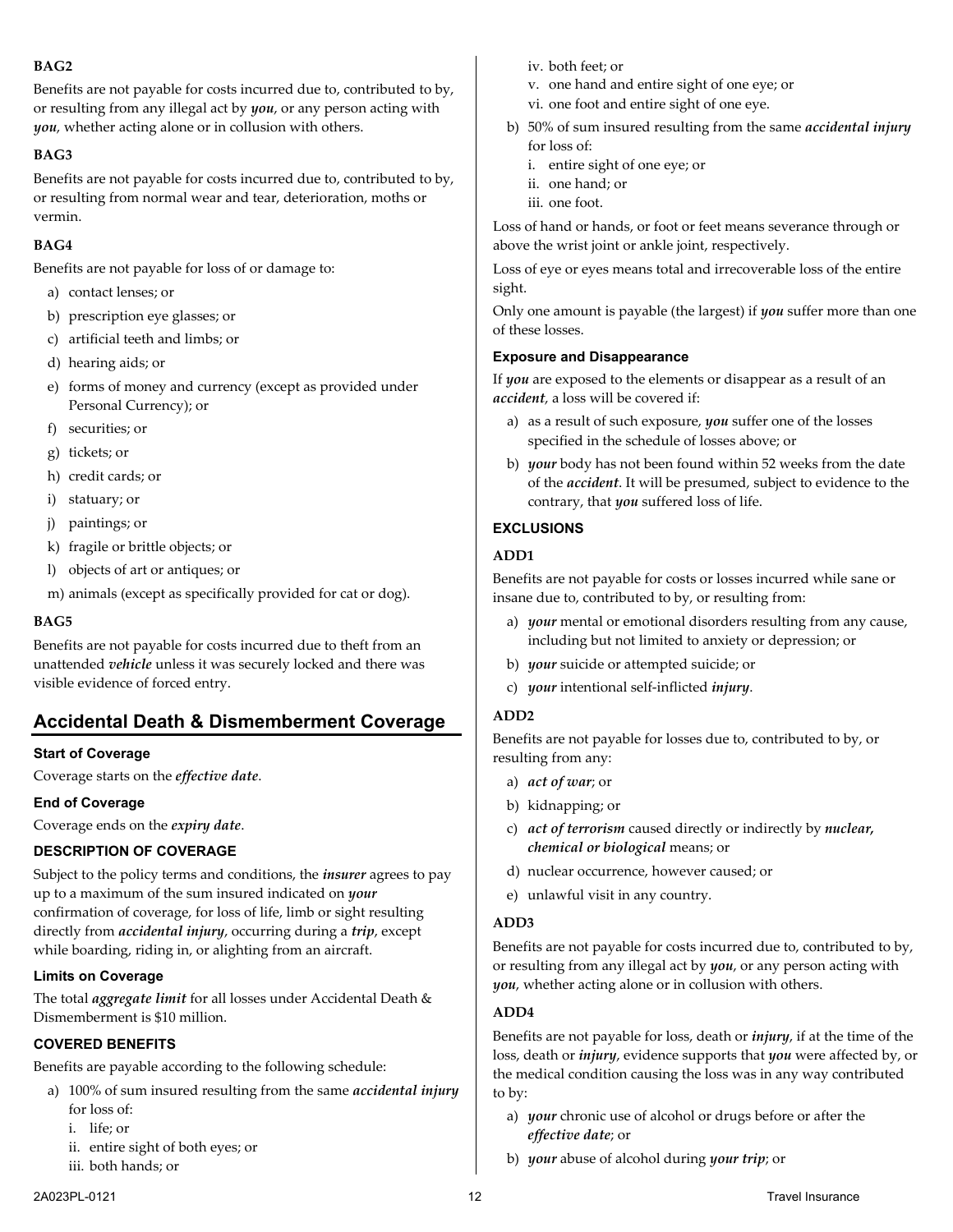- c) *your* use of prohibited drugs or any other intoxicant; or
- d) *your* non-compliance with prescribed *treatment* or medical therapy before or after the *effective date*; or
- e) *your* misuse of medication before or after the *effective date*.

#### **ADD5**

Benefits are not payable for costs incurred due to, contributed to by, or resulting from *injury* as a result of training for, competing or participating in:

- a) motorized speed contests; or
- b) *high-risk activities*; or
- c) *stunt* activities; or
- d) *professional* sport activities; or
- e) *mountain climbing*; or
- f) *rock climbing* with or without the use of equipment.

#### **ADD6**

Benefits are not payable for losses incurred while being the occupant of an aircraft, either as passenger or crew, or while boarding or alighting from an aircraft.

# <span id="page-12-0"></span>**Flight Accident Coverage**

#### **Start of Coverage**

Coverage starts on the later of the *effective date* or the date and time *you* commence travel as described under the Covered Reasons section of this coverage.

#### **End of Coverage**

Coverage ends on the earlier of the *expiry date* or the date and time *you* cease travel as described under the Covered Reasons section of this coverage.

#### **DESCRIPTION OF COVERAGE**

Subject to the policy terms and conditions, the *insurer* agrees to pay up to a maximum of the sum insured indicated on *your* confirmation of coverage, for loss of life, limb or sight directly resulting from *accidental injury* due to a Covered Reason occurring worldwide during a *trip*.

Coverage is for all eligible flights ticketed and arranged prior to the *effective date*.

#### **Limits on Coverage**

The total *aggregate limit* for *accidental injury* resulting from a risk insured under the Flight Accident benefit is \$10 million.

#### **COVERED BENEFITS**

Benefits are payable according to the following schedule:

- a) 100% of sum insured resulting from the same *accidental injury* for loss of:
	- i. life; or
	- ii. entire sight of both eyes; or
	- iii. both hands; or
	- iv. both feet; or
	- v. one hand and entire sight of one eye; or
	- vi. one foot and entire sight of one eye.
- b) 50% of sum insured resulting from the same *accidental injury* for loss of:
	- i. entire sight of one eye; or
	- ii. one hand; or
	- iii. one foot.

Loss of hand or hands, or foot or feet means severance through or above the wrist joint or ankle joint, respectively.

Loss of eye or eyes means total and irrecoverable loss of the entire sight.

Only one amount is payable (the largest) if *you* suffer more than one of these losses.

#### **Exposure and Disappearance**

If *you* are exposed to the elements or disappear as a result of a flight accident, a loss will be covered if:

- a) as a result of such exposure, *you* suffer one of the losses specified in the schedule of losses above; or
- b) *your* body has not been found within 52 weeks from the date of the flight accident. It will be presumed, subject to evidence to the contrary, that *you* suffered loss of life.

### **COVERED REASONS**

Benefits are limited to payment for losses occurring during a *trip*  while *you* are:

- a) Riding solely as a ticketed passenger in, or boarding or alighting from, a certified multi-engine transportation-type aircraft or passenger aircraft provided by a regularly scheduled airline on any regularly scheduled trip operated between licensed airports.
- b) On airport premises immediately before boarding or immediately after alighting from an aircraft.
- c) While riding as a passenger in an airport limousine or bus, or surface vehicle provided, and arranged for, by the airline or airport authority, when going to or after being at an airport for the purpose of boarding an aircraft or alighting from an aircraft.

#### **EXCLUSIONS**

# **FAC1**

Benefits are not payable for costs or losses incurred while sane or insane due to, contributed to by, or resulting from:

- a) *your* mental or emotional disorders resulting from any cause, including but not limited to anxiety or depression; or
- b) *your* suicide or attempted suicide; or
- c) *your* intentional self-inflicted *injury*.

#### **FAC2**

Benefits are not payable for losses due to, contributed to by, or resulting from any:

- a) *act of war*; or
- b) kidnapping; or
- c) *act of terrorism* caused directly or indirectly by *nuclear, chemical or biological* means; or
- d) nuclear occurrence, however caused; or
- e) unlawful visit in any country.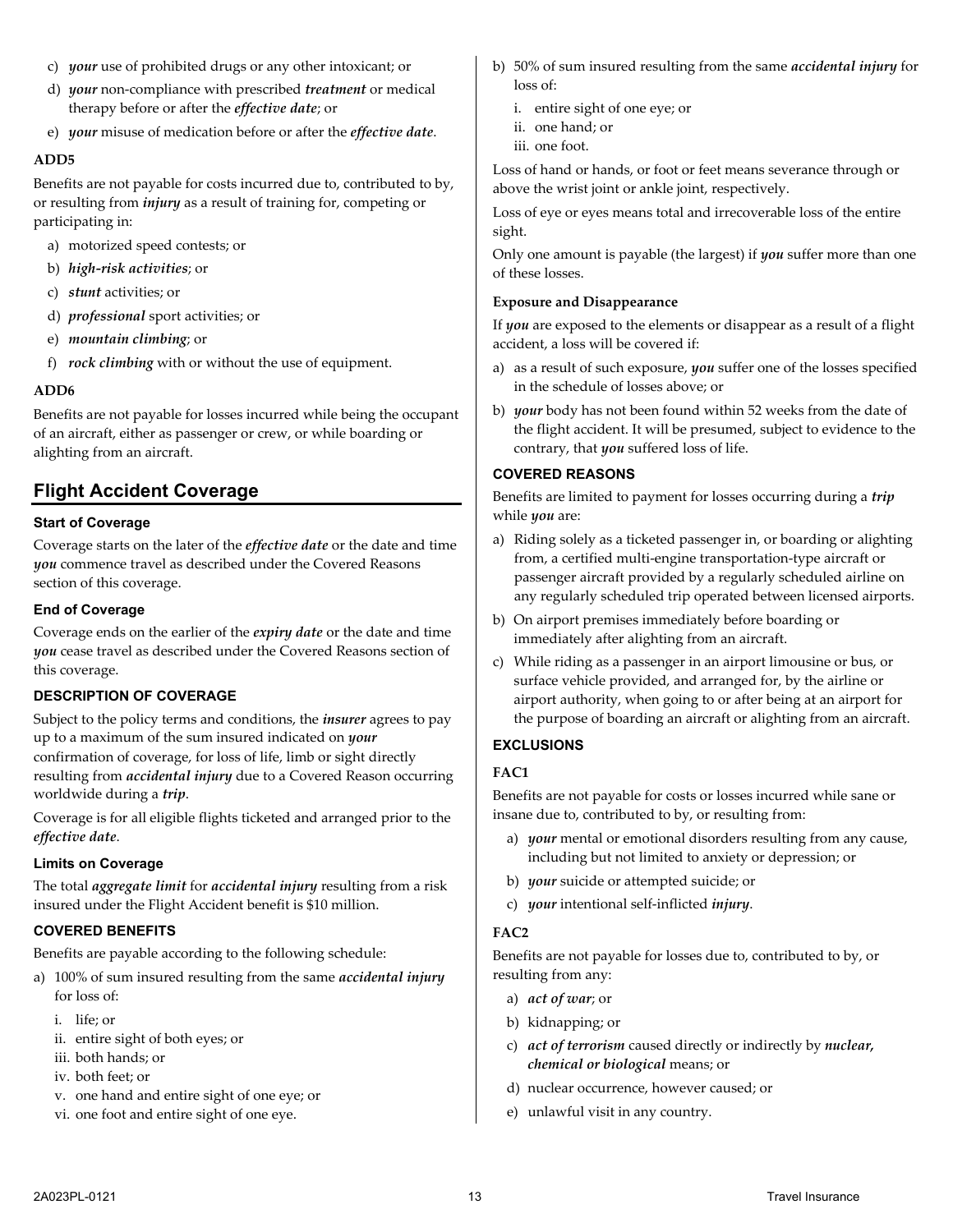# **FAC3**

Benefits are not payable for costs incurred due to, contributed to by, or resulting from any illegal act by *you*, or any person acting with *you*, whether acting alone or in collusion with others.

# **FAC4**

Benefits are not payable for loss, death or *injury*, if at the time of the loss, death or *injury*, evidence supports that *you* were affected by, or the medical condition causing the loss was in any way contributed to by:

- a) *your* chronic use of alcohol or drugs before or after the *effective date*; or
- b) *your* abuse of alcohol during *your trip*; or
- c) *your* use of prohibited drugs or any other intoxicant; or
- d) *your* non-compliance with prescribed *treatment* or medical therapy before or after the *effective date*; or
- <span id="page-13-0"></span>e) *your* misuse of medication before or after the *effective date*.

# **Definitions**

**Accident(al)** means a sudden, unexpected, unforeseeable, unavoidable external event and excludes disease or infections.

**Act of terrorism** means an act, including but not limited to hijacking, the use of force or violence and/or the threat thereof or commission or threat of a dangerous act, of any person or group(s) or government(s), committed for political, religious, ideological, social, economic or similar purposes including the intention to intimidate, coerce or overthrow a government (whether de facto or de jure) or to influence, affect or protest against any government and/or to put the civilian population, or any section of the civilian population, in fear.

**Act of war** means any loss or damage arising directly or indirectly from, occasioned by, happening through or in the consequence of: war; invasion; acts of foreign enemies; hostilities or warlike operations (whether war is declared or not) by any government or sovereign, using military personnel or other agents; civil war; rebellion; revolution; insurrection; civil commotion assuming the proportions of or amounting to an uprising; military or usurped power.

**Aggregate limit** means the total number or the maximum value of insured losses resulting from any one *accident* or event causing loss.

**Canadian resident** means a person legally authorized to reside in Canada and who maintains a permanent residence in Canada to which they will return after their *trip*.

**Caregiver** means the person entrusted to care for dependents on a permanent full-time basis and whose absence cannot reasonably be replaced.

**Commercial accommodation** means an establishment providing short-term accommodation for paying guests, licensed under the law of its jurisdiction, which provides proof of commercial transaction. This includes accommodation booked through an online marketplace or homestay network.

**Common carrier** means an airline, bus, taxi, car service, train, cruise ship or government-operated ferry system offering its transportation services to paying passengers at published rates and scheduled times.

**Deductible** means the dollar amount for which *you* are responsible before any remaining eligible expenses are reimbursed under this insurance. *Your* deductible is indicated on *your* confirmation of coverage and applies to each claim.

**Default** means a complete cessation of operations as a result of a bankruptcy of a contracted *travel supplier*.

**Dependent children** means financially dependent unmarried natural, adopted or step-children who are:

- a) at least 15 days old; and
- b) i. no more than 20 years old; or
	- ii. no more than 25 years old if full-time students; or
	- iii. mentally or physically handicapped and more than 20 years old.

#### **Effective date**

For Trip Cancellation & Interruption Prior to Departure benefits, effective date means the date and time the completed application is accepted by Allianz Global Assistance or its representative and premium is paid.

For all other benefits, including Trip Cancellation & Interruption After Departure benefits, effective date means the later of:

- a) the date indicated as the effective date on *your* confirmation of coverage; or
- b) the date *you* exit *your* province or territory of residence for a *trip*.

If *you* purchase *your* policy after *you* have exited *your* province or territory of residence or after the *expiry date* of an existing policy, any *sickness* that manifests itself during the first 48 hours after the effective date is not covered even if related expenses are incurred after the 48-hour waiting period.

**Emergency** means a sudden, unforeseen *sickness* or *injury* occurring during a *trip*, which requires immediate intervention by a *physician* or legally licensed dentist and cannot reasonably be delayed. An emergency is deemed to no longer exist when medical evidence indicates that *you* are able to continue *your trip* or return to *your* place of ordinary residence in Canada.

**Expiry date** means the earlier of:

- a) the date indicated as the expiry date on *your* confirmation of coverage; or
- b) the date and time *you* return to *your* province or territory of residence (other than as described under the Trip-Break benefit).

**Family member** means *your spouse*, parent, brother, sister, legal guardian, step-parent, step-child, step-brother, step-sister, aunt, uncle, niece, nephew, grandparent, grandchild, in-law, ward, natural or adopted child.

**Golf equipment** includes golf clubs, golf bag, golf shoes.

**Heart condition** includes angina or chest pain, arrhythmia, arteriosclerosis, atrial fibrillation, congenital heart defect, heart failure, cardiomyopathy, carotid artery occlusion, heart attack (myocardial infarction), heart murmur, irregular heart rate or beat, any other condition relating to the heart or cardiovascular system.

#### **High-risk activity(ies)** includes:

- heli-skiing;
- any skiing or snowboarding outside marked trails;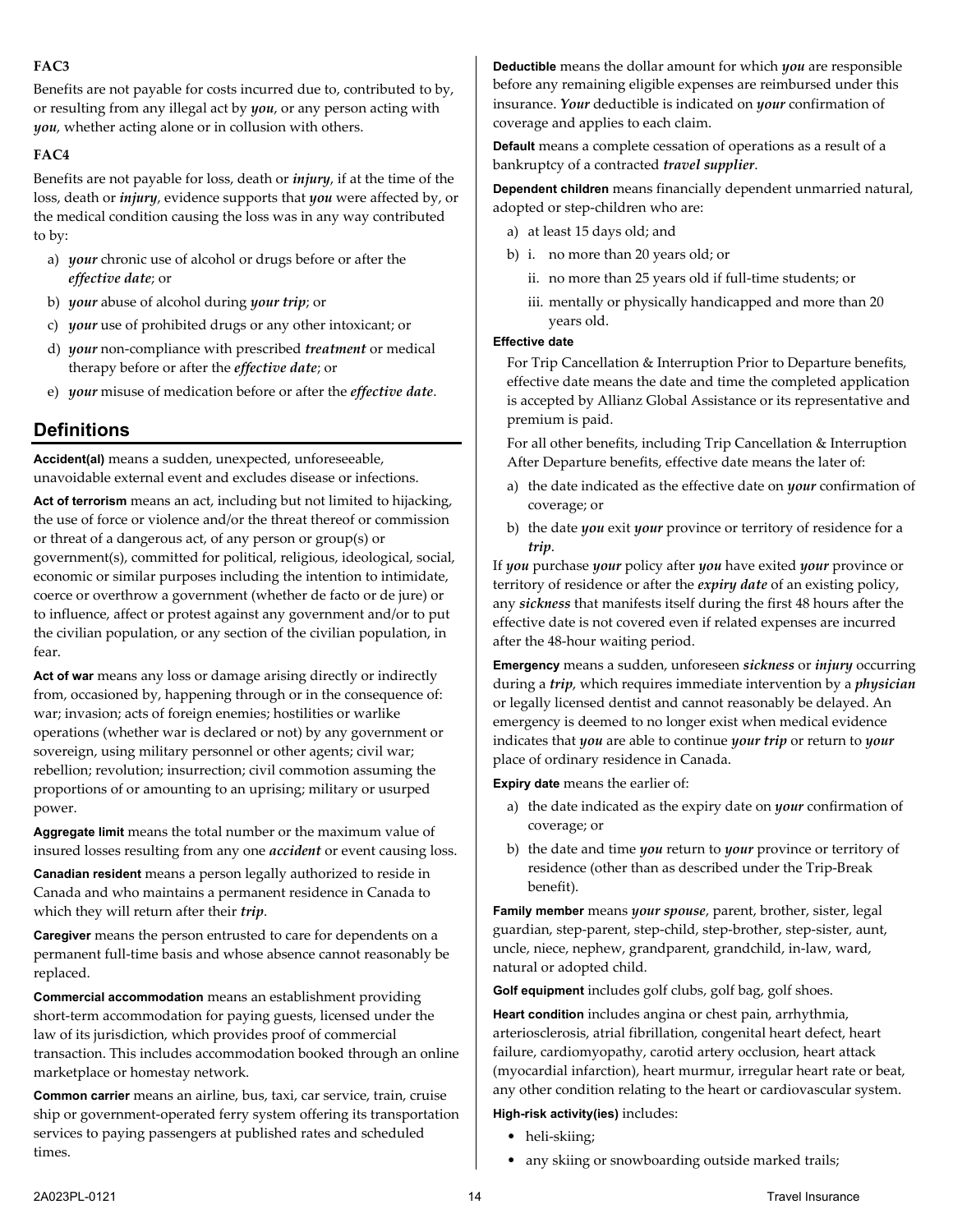- ski jumping;
- skydiving or sky-surfing;
- scuba diving (except if certified by internationally recognized and accepted program such as NAUI or PADI, or if diving depth does not exceed 30 meters);
- white water rafting (except grades 1 to 4);
- street luge, skeleton activity.

**High-risk pregnancy** means a pregnancy involving a medical condition that puts the mother, the developing fetus or both at a higher than normal risk of developing medical complications during or after the pregnancy and birth. These medical conditions include pre-eclampsia, eclampsia, hypertension, Rh incompatibility, gestational diabetes, or placenta previa.

**Hospital** means a facility incorporated or licensed as a hospital by the jurisdiction where such services are provided and which has accommodation for resident in-patients, a laboratory, a registered graduate nurse and *physician* always on duty and an operating room where surgical operations are performed by a *physician*. In no event shall this include a convalescent or nursing home, home for the aged, health spa, or an institution for the care of drug addicts, alcoholics or persons suffering from mental or emotional disorders.

**Injury** means bodily harm, which is directly caused by or resulting from an *accident*, being a sudden and unforeseen event, excluding bodily harm that results from deliberate or voluntary action, and independent of *sickness* and all other causes.

**Insurer** means CUMIS General Insurance Company, a member of The Co-operators group of companies.

**Key employee** means a business partner or employee whose continued presence is critical to the ongoing affairs of the business during *your* absence.

**Lung/respiratory condition** includes asbestosis, bronchiectasis, chronic bronchitis, chronic obstructive pulmonary disease (COPD), emphysema, pulmonary embolism, pulmonary fibrosis, pulmonary edema, tuberculosis.

**Medical consultation** means any medical services obtained from a licensed medical practitioner for a *sickness*, *injury* or medical condition, including but not limited to any or all of: history taking, medical examination, investigative testing, advice or *treatment*, and during which a diagnosis of the condition need not have been definitively made. This does not include regular medical check-ups where no medical *signs or symptoms* existed between check-ups or were found during the check-up.

**Minor ailment** means a *sickness* or *injury* which ended more than 30 days prior to the *effective date* and which did not require:

- a) *treatment* for a period longer than 15 consecutive days; or
- b) more than one follow-up visit to a *physician*; or
- c) hospitalization, surgery, or referral to a specialist.

**Mountain climbing** means the ascent or descent of a mountain requiring the use of specified equipment including crampons, pick axes, anchors, bolts, carabiners and lead-rope or top rope anchoring equipment.

**Nuclear, chemical or biological** means the use of any nuclear weapon or device or the emission, discharge, dispersal, release or escape of any solid, liquid or gaseous chemical agent and/or biological agent, including the resultant contamination where:

- **Nuclear** means any occurrence causing bodily *injury*, *sickness*, disease, or death, or loss of or damage to property, or for loss of use of property, arising out of or resulting from the radioactive, toxic, explosive, or other hazardous properties of source, special nuclear, or by-product material.
- **Chemical agent** means any compound which, when suitably disseminated, produces incapacitating, damaging or lethal effects on people, animals, plants or material property.
- **Biological agent** means any pathogenic (disease producing) micro-organism(s) and/or biologically produced toxin(s) (including genetically modified organisms and chemically synthesized toxins) which cause illness and/or death in humans, animals or plants.

**Physician** means a person other than *you*, who is legally qualified and licensed to practice medicine or perform surgery in the location where the services are performed, and who is not related to *you* by blood or marriage.

**Policy period** means the period from the effective date to the expiry date as indicated on *your* confirmation of coverage.

**Pre-existing medical condition** means a *sickness*, *injury* or medical condition, whether or not diagnosed by a *physician*:

- a) for which *you* exhibited *signs or symptoms*; or
- b) for which *you* required or received *medical consultation*; and
- c) which existed prior to the *effective date* of *your* coverage.

**Professional** means *you* are considered professional by the governing body of the sport and are paid for *your* participation whether *you* win or lose.

**Reasonable and customary** means the services customarily provided or the costs customarily incurred for covered losses, which are not in excess of the standard practice or fee in the geographical area where the services are provided or costs are incurred for comparable *treatment*, services or supplies for a similar *sickness* or *injury*.

**Rock climbing** includes but is not limited to bouldering, ice climbing, lead or top-rope, multi-pitch, soloing, sport climbing, trad climbing or via ferrata. Rock climbing does not include climbing artificial rock walls when using proper safety equipment under supervision..

**Sickness** means any illness or disease.

**Signs or symptoms** means any evidence of disease experienced by *you* or recognized through observation.

**Ski equipment** includes skis, snowboards, bindings, boots, poles, helmets.

**Spouse** means a person who is legally married to *you*, or a person who has been living with *you* in a common-law relationship for a period of at least 12 consecutive months.

**Stable** describes any medical condition or related condition, including any *heart condition* or *lung/respiratory condition*, for which:

- a) there has been no new *treatment*; and
- b) there has been no change in *treatment* or change in *treatment* frequency or type; and
- c) there have been no *signs or symptoms* or new diagnosis; and
- d) there have been no test results showing deterioration; and
- e) there has been no hospitalization; and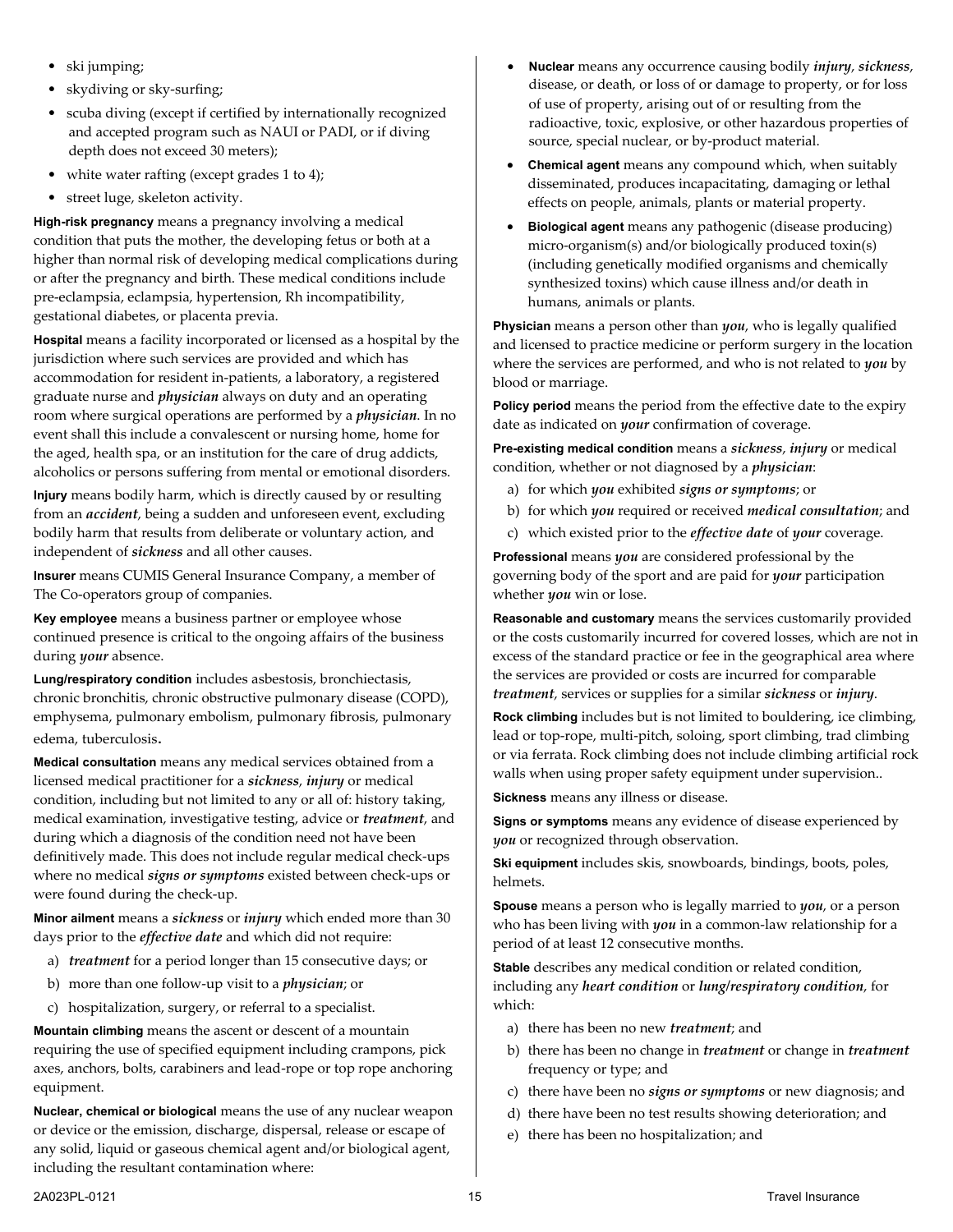f) there has been no referral to a specialist (made or recommended) and *you* are not awaiting surgery or the results of investigations performed by any medical professional.

The following are also considered stable:

- a) Routine (not prescribed by a *physician*) adjustment of insulin to control diabetes provided the insulin was not first prescribed during the time period specified in the Pre-existing Conditions Exclusion shown on *your* confirmation of coverage.
- b) Change from a brand name medication to a generic medication provided the medication was not first prescribed during the time period specified in the Pre-existing Conditions Exclusion shown on *your* confirmation of coverage and there is no increase or decrease in dosage.
- c) Routine adjustment of Coumadin or Warfarin provided the Coumadin or Warfarin was not first prescribed during the time period specified in the Pre-existing Conditions Exclusion shown on *your* confirmation of coverage.
- d) A *minor ailment*.

**Stunt** applies to an action which is outside the normal range for the activity.

**Terminal** applies to a medical condition for which a *physician* gave a prognosis of eventual death or for which palliative care was received prior to the *effective date*.

**Travel supplier** means a tour operator, travel wholesaler, airline, cruise line, provider of ground transportation or provider of *commercial accommodation* to *you* that is contracted to provide travel services to *you* and that is licensed, registered or otherwise legally authorized to operate and provide travel services.

**Travelling companion** means a person with whom *you* have coordinated travel arrangements and with whom *you* intend to travel during *your trip*.

**Treatment** means a medical, therapeutic or diagnostic procedure prescribed, performed or recommended by a *physician* including, but not limited to, prescribed medication, investigative testing or surgery.

**Trip** means a period during which *you* are travelling outside of *your* province or territory of residence and for which coverage is in effect. For Trip Cancellation & Interruption benefits, a trip begins when *you* leave *your* place of ordinary residence to commence travelling.

**Vehicle** means a private passenger automobile or motorcycle that is used exclusively for the transportation of passengers; and is either owned or rented by *you*.

For the Return of Vehicle benefit under Emergency Hospital & Medical Insurance, vehicle also means a motorhome or a camper unit that is either owned or rented by *you* where:

- a) motorhome means a self-propelled vehicle containing living quarters that are an integral part of the vehicle and are not removable; and
- b) camper unit means a specifically constructed unit for living purposes mounted on and removable from a vehicle.

**You** or **your** means an eligible person named on the application, who has been accepted by Allianz Global Assistance or its authorized representative, and has paid the required premium for a specific plan of insurance.

# <span id="page-15-0"></span>**General Provisions**

# **Assignment**

Any benefits payable or which may become payable under this policy cannot be assigned by *you*, and the *insurer* is not responsible for and will not be bound by any assignment entered into by *you*.

### **Benefit Payments**

Unless otherwise stated, all provisions in this policy apply to *you*  during a *trip*. Benefits are only payable to *you* under one policy during a *trip*.

If more than one Allianz Global Administered policy issued by the *insurer* is in effect at the same time, benefits will only be paid under one insurance policy, the one with the greatest sum insured. Benefits are only payable for the plans and the specific sum insured selected, paid for and accepted by Allianz Global Assistance at the time of application, and indicated on *your* confirmation of coverage.

Any benefits payable do not include interest charges.

Benefits payable as a result of *your* death will be payable to *your* named beneficiary or to *your* Estate.

#### **Claim Submission**

*You* or the claimant, if other than *you*, shall be responsible for providing Allianz Global Assistance with the following:

- 1. receipts from commercial organizations for all medical costs incurred and itemized accounts of all medical services which have been provided; and
- 2. any payment made by any other insurance plan or contract, including a government hospital/ medical plan; and
- 3. substantiating medical documentation, at the request of Allianz Global Assistance.

Failure to provide substantiating documents shall invalidate all claims under this insurance.

#### **Conformity With Law**

Any policy provision in conflict with any law to which this policy is subject is hereby deemed to be amended to conform thereto.

#### **Contract**

The application, completed medical questionnaire (if applicable), confirmation of coverage, this policy, any document attached to this policy when issued, and any amendment to the policy agreed upon in writing after it is issued, constitute the entire contract. Each policy or term of coverage is considered a separate contract.

# **Allianz Global Assistance reserves the right to decline any application or any request for extensions of coverage.**

No condition of this policy shall be deemed to have been waived, either in whole or in part, unless the waiver is clearly expressed in writing and signed by the *insurer*.

#### **Coordination of Benefits**

Amounts payable under this plan are in excess of any amounts available or collectible under any existing coverage concurrently in force held by or available to *you*.

Other coverage includes but is not limited to:

- homeowners insurance;
- tenants insurance;
- multi-risk insurance;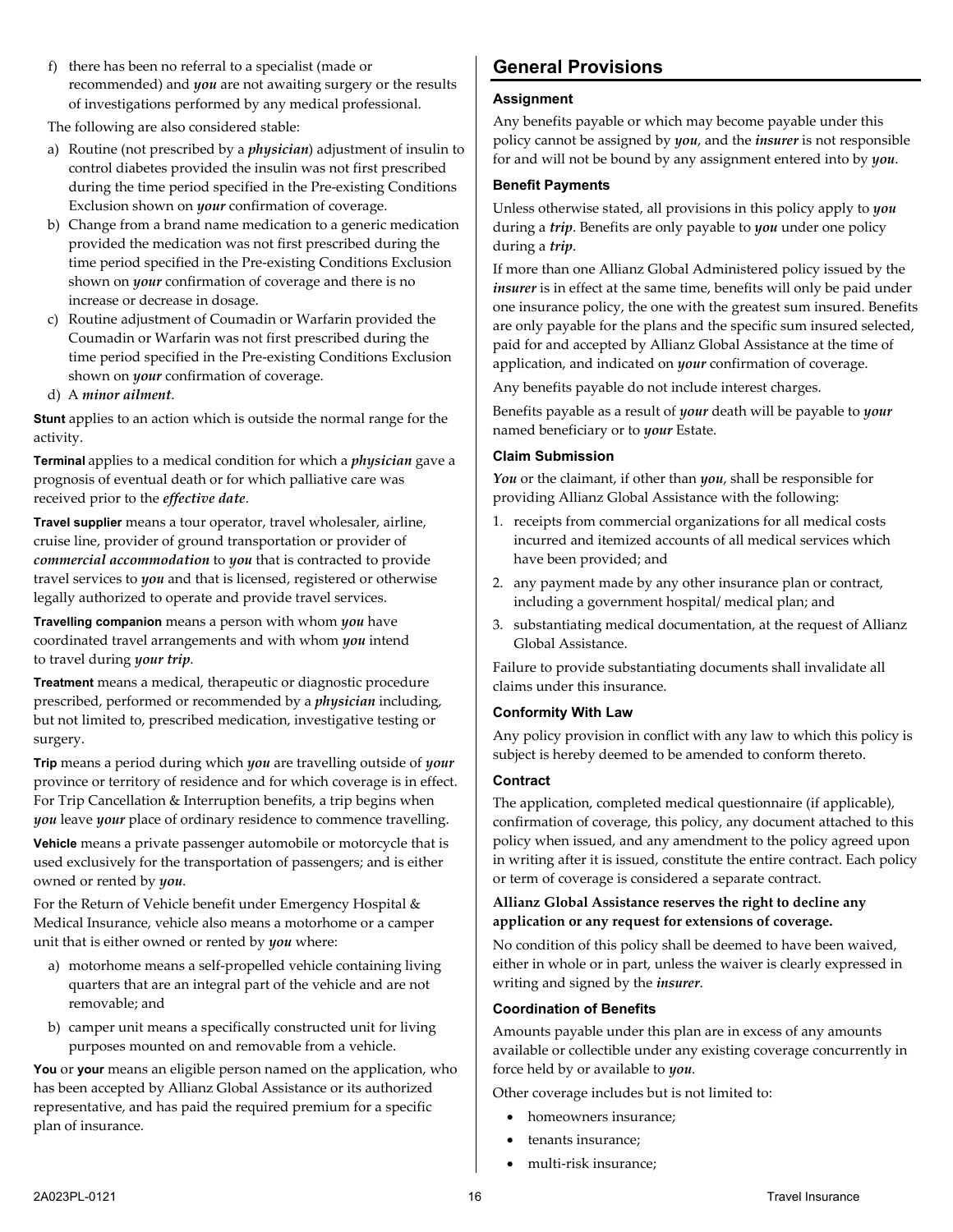- any credit card, third-party liability, group or individual basic or extended health insurance;
- any private or legislative plan of motor vehicle insurance providing hospital, medical or therapeutic coverage.

Allianz Global Assistance, on behalf of the *insurer*, will coordinate all benefits in accordance with the Canadian Life and Health Insurance Association guidelines.

Reimbursement will not be made for any costs, services or supplies that are payable to *you* under a motor vehicle insurance policy or legislative plan pursuant to the no-fault benefits schedule under any Insurance Act, or for which *you* receive benefits from any other party pursuant to any policy or legislative plan of motor vehicle insurance, until such benefits are exhausted.

*You* may not claim or receive in total more than 100% of the loss caused by the insured event.

If *you* are retired with an extended health plan provided by a former employer, with a lifetime limit of up to \$100,000, Allianz Global Assistance, on behalf of the *insurer*, will not coordinate benefits with that provider, except in the event of *your* death.

# **Currency**

All amounts stated in the policy, including premium, are in Canadian dollars. At the option of Allianz Global Assistance, benefits may be paid in the currency of the country where the loss occurred. If currency conversion is necessary, the exchange rate on the date the service was rendered to *you* will be used.

# <span id="page-16-0"></span>**Extending Your Trip**

*You* can extend *your* coverage before *you* leave *your* province or territory of residence.

If *you* decide to apply for additional coverage before *you* have left *your* province or territory of residence, contact the agent where coverage was originally purchased.

If *you* decide to apply for additional coverage after *you* have left *your* province or territory of residence, *you* may apply for a new term of coverage if *you*:

- a) purchase additional coverage prior to the *expiry date*; and
- b) are in good health; and
- c) have no reason to seek *medical consultation* during the new term of coverage.

If *you* have incurred a claim, Allianz Global Assistance will review *your* file before deciding on granting an extension.

Each policy or term of coverage is considered a separate contract and all limitations and exclusions will apply.

Allianz Global Assistance reserves the right to decline any request for new terms of coverage.

If *you* decide to extend *your* trip please call *your* travel insurance representative or Allianz Global Assistance.

#### **General Terms**

Insurance terms and conditions are subject to change with each new policy purchased, without prior notice, to reflect actual experience in the marketplace.

#### **Governing Law**

This policy will be governed by the laws of the Canadian province or territory in which *you* normally reside.

#### **Language**

The parties request that the policy and all related documentation be drawn in English. Les parties demandent que la présente police ainsi que toute documentation pertinente soient rédigées en anglais.

#### **Limit on Liability**

It is a condition precedent to liability under this policy that at the time of application and on the *effective date*, *you* are in good health and know of no reason to seek medical attention.

#### **Limitation of Action**

Every action or proceeding against an insurer for the recovery of insurance money payable under the contract is absolutely barred unless commenced within the time set out in the *Insurance Act* (for actions or proceedings governed by the laws of Alberta and British Columbia), *The Insurance Act* (for actions or proceedings governed by the laws of Manitoba), the *Limitations Act, 2002* (for actions or proceedings governed by the laws of Ontario), or other applicable legislation. For those actions or proceedings governed by the laws of Quebec, the prescriptive period is set out in the *Quebec Civil Code*.

#### **Misrepresentation or Nondisclosure**

Your failure to disclose or misrepresentation of any material fact, or fraud, either at the time of application or at the time of claim, shall render the entire contract null at the option of the *insurer*, and any claim submitted thereunder shall not be payable.

Where there is an error as to *your* age, provided that *your* age is within the insurable limits of this policy, the premiums will be adjusted according to *your* correct age.

#### **Premiums**

The total premium amount is due and payable at the time of application. The premium is calculated using the most current rates for *your* age on the *effective date* of this policy as indicated on *your* confirmation of coverage.

#### **Rights of Examination**

The claimant shall provide the *insurer* with the opportunity to examine *you* when and so often as it reasonably requires while a claim is pending. In the case of *your* death, the *insurer* may require an autopsy, subject to any laws of the applicable jurisdiction relating to autopsies.

#### **Right to be Reimbursed (Subrogation)**

As a condition to receiving benefits under the policy, *you* agree to:

- a) reimburse the *insurer* for all *emergency* medical and *hospital* costs paid under the policy from any amounts *you* receive from a third party responsible (in whole or in part) for *your injury* or *sickness* whether such amounts are paid under a judgment or settlement agreement;
- b) whenever reasonable, initiate a legal action against the third party to recover *your* damages, which include *emergency* medical and *hospital* costs paid under the policy;
- c) include all *emergency* medical and *hospital* costs paid under the policy in any settlement agreement *you* reach with the third party;
- d) act reasonably to preserve the *insurer's* right to be reimbursed for any *emergency* medical or *hospital* costs paid under the policy;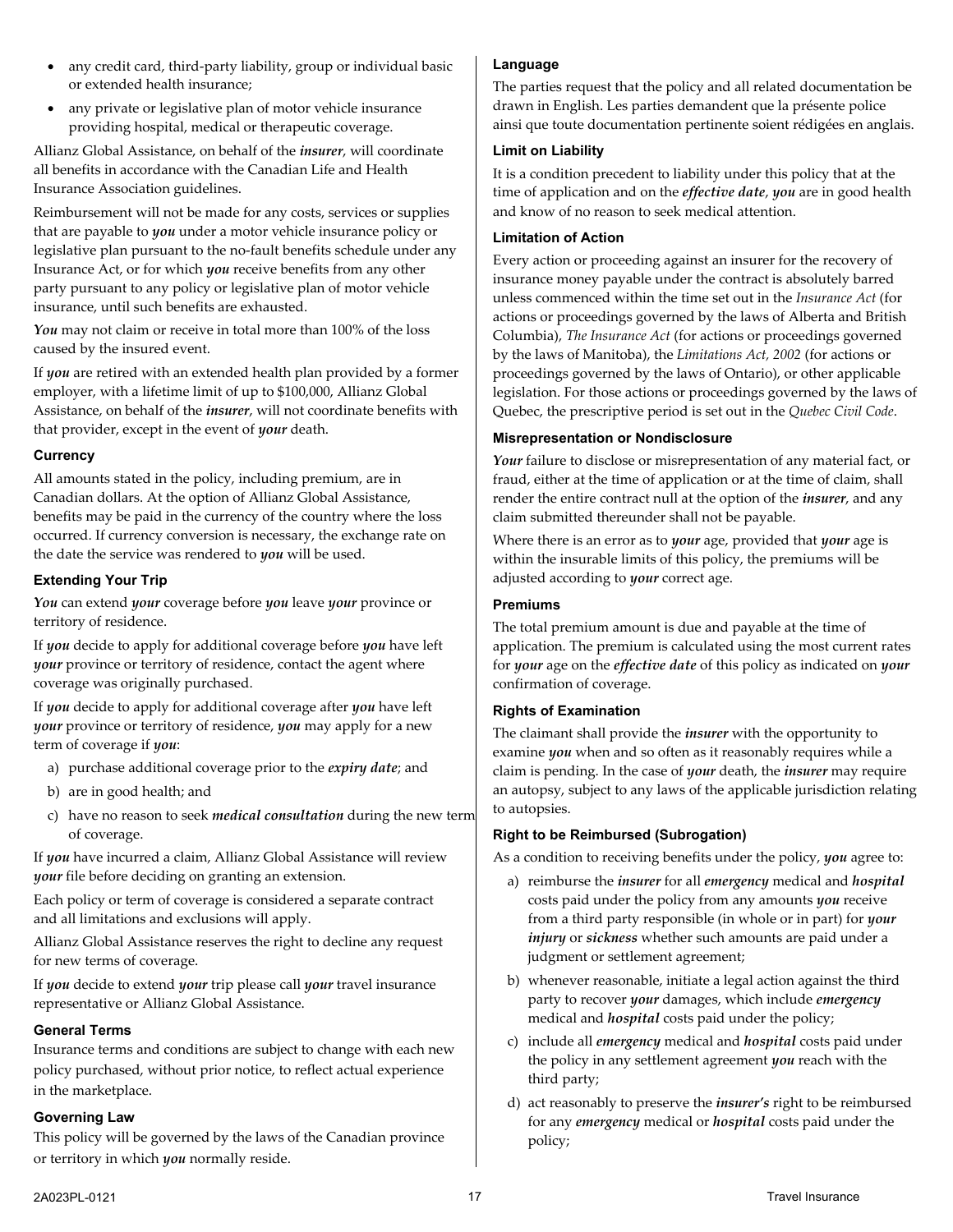- e) keep the *insurer* informed of the status of any legal action against the third party; and
- f) advise *your* counsel of the *insurer's* right to reimbursement under the policy.

*Your* obligations under this section of the policy in no way restricts the *insurer's* right to bring a subrogated claim in *your* name against the third party and *you* agree to cooperate with the *insurer* fully should the *insurer* choose to exercise its right of subrogation.

### **Sanctions**

Benefits are not payable under this policy for any losses or expenses incurred due to or as a result of *your* travel to a sanctioned country for any business or activity that would violate any Canadian or any other applicable national economic or trade sanction law or regulation.

# **Time**

Expiry time of coverage is the time within the time zone where *you* were residing when the application was made.

# <span id="page-17-0"></span>**Premium Refunds**

A full refund will be provided for policies which are returned within 10 days of purchase, provided *you* have not departed on *your trip* and a claim has not been incurred, as described in the section titled Right To Examine.

All-Inclusive Single-trip Plans are refundable prior to the date of departure only when:

- a) *you* are unable to travel following cancellation of the insured *trip* by the *travel supplier*, provided all penalties are waived; or
- b) *you* are unable to travel following rescheduling of an insured *trip* by the *travel supplier*, provided all penalties are waived; or
- c) *you* cancel the *trip* before any penalties come into effect.

# **When submitting** *your* **premium refund request, please include:**

- 1. a fully completed and signed Refund Request Form; and
- 2. a copy of *your* confirmation of coverage; and
- 3. any other documentation to support *your* refund request.

# **Important Note**

Premium refunds, regardless of method of payment, must be obtained from the representative where coverage was originally purchased unless purchased directly from Allianz Global Assistance.

There will be no refund of premium if a claim has been made.

No refund will be payable for any portion of the premium if a claim has been made against any benefit included in the package.

Refunds for partial cancellations will be calculated by multiplying the daily premium by the actual number of days *you* were out of province; if this amount is less than the minimum premium required for the plan purchased, the minimum premium will be used. This amount is then subtracted from the total premium paid.

The refund will be calculated based on the date the refund request is received by Allianz Global Assistance.

Refund amounts less than \$20 will not be issued.

# <span id="page-17-1"></span>**Claims Procedures**

Claims forms are available by calling Allianz Global Assistance's Claims Department.

# **SEND** *YOUR* **CLAIMS TO:**

**Allianz Global Assistance Claims Department** P.O. Box 277 Waterloo, Ontario N2J 4A4 Canada Collect worldwide: 416-340-8809 Toll free Canada/U.S.A.: 1-800-869-6747

- 1. **Notice of Claim.** Claims must be reported within 30 days of occurrence.
- 2. **Proof of Loss.** Written proof of loss must be submitted within 90 days of occurrence.
- 3. Any costs incurred for documentation or required reports are *your* or the claimant's responsibility.
- 4. To submit *your* claim, fill out the claim form completely and include all original bills. Incomplete information will cause delay.
- 5. All eligible claims must be supported by original receipts from commercial organizations.

#### **When submitting** *your* **Emergency Hospital & Medical claim, please include:**

- 1. A fully completed and signed claim form with all original bills and receipts from commercial organizations.
- 2. Medical records including an emergency room report and diagnosis from the medical facility or a Medical Certificate completed by the treating *physician*. Any fee for completion of the certificate is not a benefit under this insurance.
- 3. Completed appropriate provincial government health insurance plan forms; see claim form for details.
- 4. Any other documentation that may be required and/or requested by Allianz Global Assistance.

# **Important Note**

In the event of a medical *emergency*, Allianz Global Assistance must be notified within 24 hours of admission to a *hospital* and before any surgery is performed.

# **Limits on Coverage**

If *you* or someone acting on *your* behalf fails to notify Allianz Global Assistance without reasonable cause, then the *insurer* will pay 80% of the claim payable. *You* will be responsible for the remaining 20% of the claim payable.

You will be responsible for any expenses that are not payable by the *insurer*.

# **When submitting** *your* **Trip Cancellation & Interruption claim, please include:**

# a) **All Trip Cancellation & Interruption claims**

1. A fully completed and signed claim form. Incomplete forms will be returned and will delay processing of *your* claim.

Both *you* and the claimant (if other than *you*) must sign the Authorization and Certification.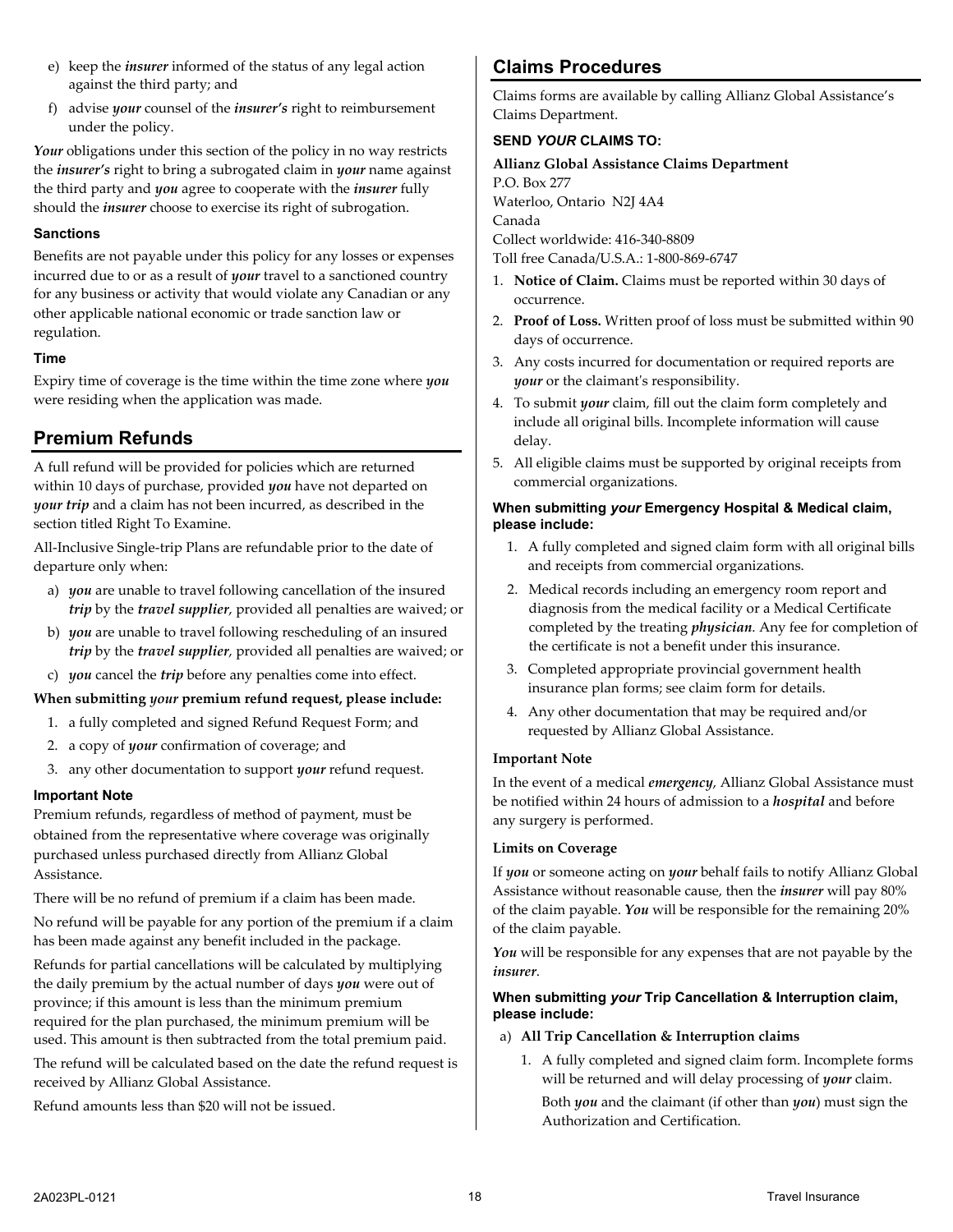- 
- 
- 2. A Medical Certificate completed by the treating *physician*. A copy of the patient's/deceased's medical records may be required.
- 3. If cancellation is due to death, copy of death certificate.
- 4. If cancellation is due to any reason other than *sickness*, *injury* or death, please contact the Allianz Global Assistance Claims Department for detailed claims requirements.
- 5. Any other documentation to support *your* claim.
- b) **Prior to Departure (in addition to the requirements for item a) above)**
	- 1. Itemized copy of the invoice confirming the amount paid for *your trip*, including the cost of airfare, hotel, taxes, service fees and any other expenses.
	- 2. Proof of payment such as: a credit card statement, a copy of a cancelled cheque, or a copy of the official receipt issued by the travel agency.
	- 3. Statement of refund from the *travel supplier* or agent if applicable.
	- 4. Original unused airline tickets and any other original travel documentation (if *you* did not get a refund from any other source).
	- 5. Tour operator terms and conditions.
	- 6. Any other documentation to support *your* claim.

# c) **After Departure (in addition to the requirements for item a) above)**

- 1. Original unused airline ticket and passenger coupon of the new replacement ticket purchased to return home.
- 2. If only a change-fee was charged, receipt showing the amount charged.
- 3. For an unused tour, a copy of the original invoice, breakdown of unused tour cost, and a copy of the travel itinerary.
- 4. Any original receipts for out-of-pocket expenses incurred due to interruption or delayed return.
- 5. Any other documentation to support *your* claim.

# **Important Note**

If an insured *trip* must be cancelled, the *travel supplier* or agent must be notified on the day (or the next business day) that the cause of cancellation occurs. Benefits are limited to the amounts that are non-refundable at the occurrence date of the Covered Reason that was the cause for cancellation, regardless of the date the *trip* is cancelled.

# **When submitting** *your* **Baggage claim, please include:**

- 1. A completed and signed claim form with a brief explanation of the incident leading to the loss.
- 2. An itemized list detailing the value of all lost or stolen items, together with proof of ownership such as receipts, photos, credit card statements, owners manuals, etc.
- 3. Copy of correspondence from any other source which may cover this loss, confirming payment or denying liability.
- 4. Copy of airline tickets and itinerary confirming departure and return dates.
- 5. Any other documents to support *your* claim.

# **Important Note**

Immediately notify the airline, bus, railroad, hotel or other authorities where the theft occurred and obtain an official report. A police report is required in the event of stolen baggage or personal effects.

#### **When submitting** *your* **Accidental Death & Dismemberment claim, please include:**

- 1. A fully completed and signed claim form by either *you*, or in the case of *your* death, by the appointed executor/executrix.
- 2. The police report including any witness statements.
- 3. The coroner's report.
- 4. The death certificate (in the event of death).
- 5. The Medical Certificate completed by the attending *physician* or *hospital* medical records.
- 6. Any other documents requested by Allianz Global Assistance after initial review of the claim.

# **When submitting** *your* **Flight Accident claim, please include:**

- 1. A fully completed and signed claim form (completed by either *you*, or in the case of death, by the appointed executor/executrix).
- 2. A copy of flight itinerary.
- 3. A copy of incident report from airline or airport.
- 4. The Medical Certificate completed by the attending *physician* or *hospital* medical records.
- <span id="page-18-0"></span>5. The death certificate (in the event of death).

# **Privacy Information Notice**

CUMIS General Insurance Company (the "insurer") and the insurer's insurance administrator, Allianz Global Assistance, and the insurer's agents, representatives and reinsurers (for the purpose of this Personal Information Notice collectively "we" "us" and

"our") require personal information including:

- details about you including your name, date of birth, address, telephone numbers, e-mail address, employer, and other identification;
- medical records and information about you;
- records that reflect your business dealings with and through us.

This personal information is collected for the following insurance purposes when offering and providing insurance and related services:

- to identify and communicate with you;
- to consider any application for insurance;
- if approved, to issue a Policy or Certificate of insurance;
- to administer insurance and related benefits;
- to evaluate insurance risk, manage and coordinate claims, reprice medical expenses and negotiate payment of claims expenses;
- to investigate claims and to determine eligibility for insurance benefits;
- to provide assistance services;
- for fraud prevention and debt collection purposes;
- as required or permitted by law.

We only collect personal information necessary for insurance purposes from individuals who apply for insurance, from Certificate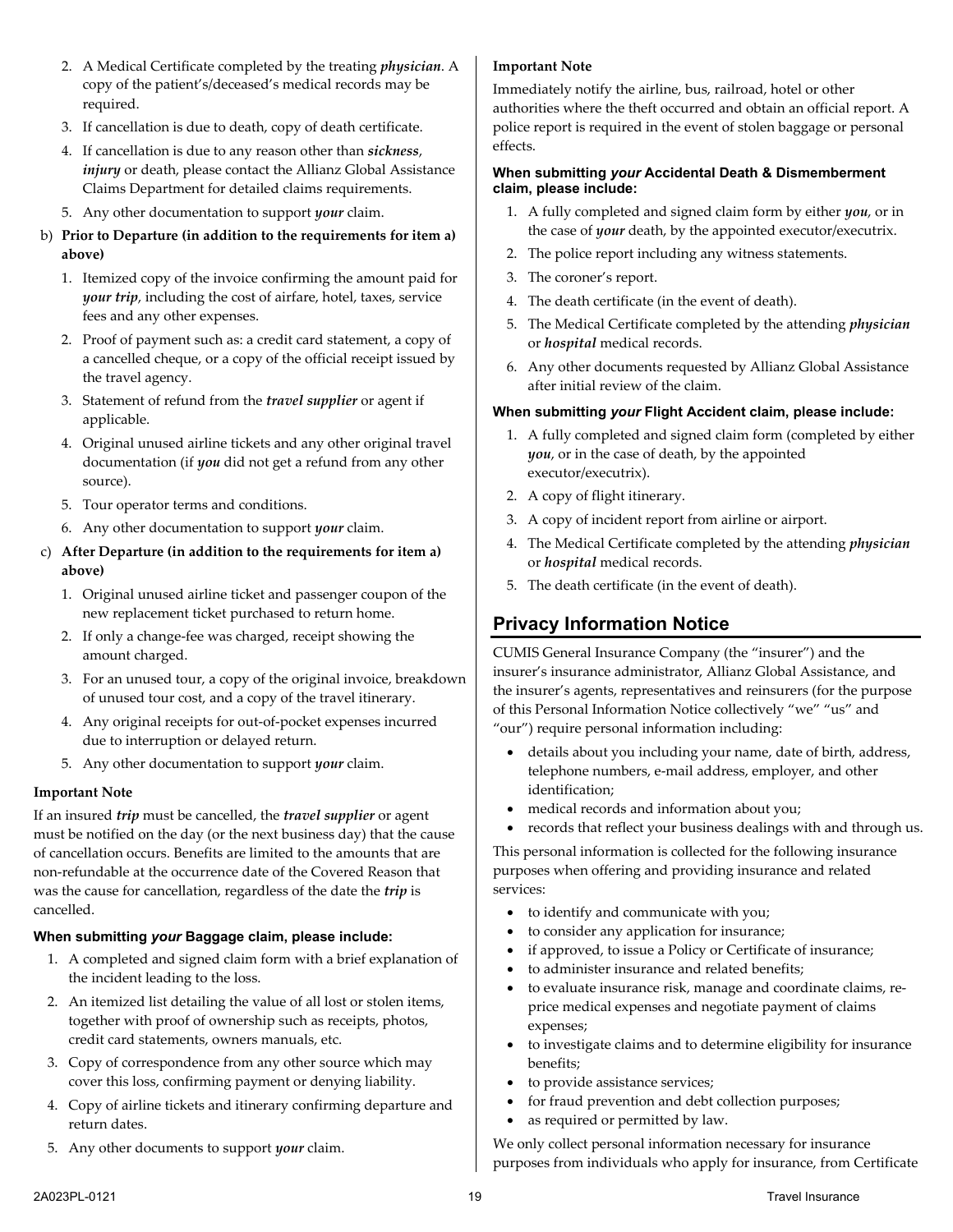or Policy holders, insureds and claimants. In some cases we also collect personal information from members of a Certificate or Policy holder's, insured's or claimant's family or their friends when they are unable, for medical or other reasons, to communicate directly with us. We also collect and disclose information for the insurance purposes from, to and with, third parties such as, but not necessarily limited to, health care practitioners and facilities in Canada and abroad, government and private health insurers and family members and friends of the insured, Certificate or Policy holder or claimant. We may also use and disclose information from our existing files for the insurance purposes. Our employees who require this information for the purposes of their duties will have access to this file.

Upon your request and authorization, we may also disclose this information to other persons.

From time to time, and if permitted by applicable law, we may also collect, use or disclose personal information in order to offer additional or upgraded products and services (the "optional purposes").

When an individual applies for, purchases, or is covered by one of our insurance policies or submits a claim for insurance benefits, he or she is presumed to consent to the personal information practices described in this notice. If an individual does not wish to have their personal information used for the optional purposes they need only notify Allianz Global Assistance. A person may decline to have their information collected, used or disclosed for the insurance purposes but in that instance we will likely be unable to provide insurance and related services.

Personal information is maintained in the Policy or Policy holder's, insured's or claimant's file that we establish and maintain in the offices of Allianz Global Assistance. In some instances we may additionally maintain or communicate or transfer information to health care and other service providers located outside of Canada. As a result, personal information may be accessible to regulatory authorities in accordance with the law of these other jurisdictions. For information about how to obtain access to written information about our policies and procedures with respect to service providers outside of Canada, please contact the Privacy Officer at [privacy@allianz-assistance.ca.](mailto:privacy@allianz-assistance.ca)

We will retain the personal information we collect for a specified period of time and in a storage method appropriate with legal and our internal corporate requirements. Personal information will be securely destroyed following the expiration of the appropriate retention period. Individuals have a right to request to access or correct personal information we have on file by contacting the Privacy Officer at *privacy@allianz-assistance.ca* or by writing to:

Privacy Officer Allianz Global Assistance 700 Jamieson Parkway Cambridge, Ontario N3C 4N6 Canada

For a complete copy of Our Privacy Policy please visi[t www.allianz](http://www.allianz-assistance.ca/)[assistance.ca.](http://www.allianz-assistance.ca/)

# **Questions?**

If *you* have any questions or concerns about our products or services, or *your* policy or claim please feel free to contact Allianz Global Assistance any time:

| Toll Free: | 1-800-670-4426   |
|------------|------------------|
| Collect:   | $(416)$ 340-1980 |

# <span id="page-19-0"></span>**Statutory Conditions**

**Despite any other provision contained in the contract, this contract is subject to the statutory conditions in the Insurance Act respecting contracts of Accident and Sickness Insurance. For Québec residents, notwithstanding any other provisions herein contained, this contract is subject to the mandatory provisions of the Civil Code of Québec respecting contracts of Accident and Sickness Insurance.**

**Administered by:**

**AZGA Service Canada Inc. o/a Allianz Global Assistance** 700 Jamieson Parkway Cambridge, Ontario N3C 4N6 Canada

**Underwritten by:**

**CUMIS General Insurance Company** P.O. Box 5065, 151 North Service Road Burlington, Ontario L7R 4C2

# <span id="page-19-1"></span>**Travel Assistance**

**NOTE: The following assistance services are for** *your* **convenience only, expenses related to these helpful services may not be covered under this policy. Please refer to the benefit wording for details of what is covered.**

*You* can count on Allianz Global Assistance's assistance 24 hours a day, 7 days a week. During an *emergency*, wherever possible, Allianz Global Assistance's services include, but are not limited to:

- Monitoring the status of *your* medical case and communicating between patient, family *physician*, employer, travel company, consulate, etc.
- Coordinating travel arrangements as follows:
	- i. *emergency* medical transportation and *treatment* en route, at the request of *you* or *your physician*;
	- ii. escort and transportation home for stranded dependent children and/or other extended family members or friends while *you* are in hospital;
	- iii. *your* return home if ill or injured;
	- iv. should *you* die away from home, services for the repatriation of *your* remains.

Allianz Global Assistance can also help *you* when non-medical emergencies arise on *your trip*:

- With emergency cash services in the event of an emergency, Allianz Global Assistance will coordinate between *you* and *your* friend, *family member*, business or credit card company for a cash transfer.
- With emergency message services Allianz Global Assistance will take emergency messages from or for *you*.
- With emergency ticket replacement Allianz Global Assistance will help *you* replace lost or stolen airline tickets.